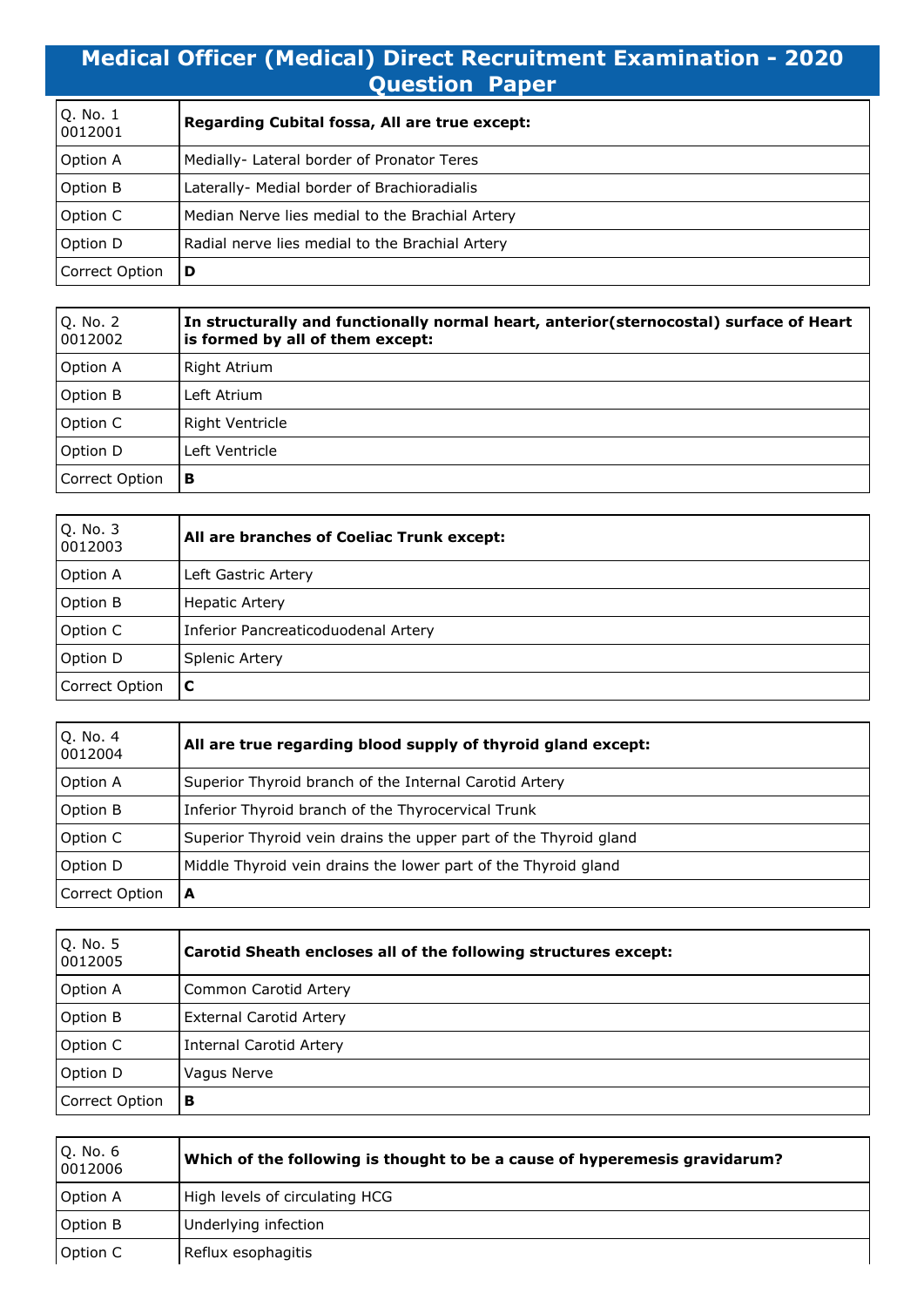| Option D            | High level of progesterone                               |
|---------------------|----------------------------------------------------------|
| Correct Option      | A                                                        |
|                     |                                                          |
| Q. No. 7<br>0012007 | What is the most common cause of postpartum haemorrhage? |
| Option A            | Trauma to vagina, and vulva                              |
| Option B            | Uterine atony                                            |
| Option C            | Retained placenta                                        |
| Option D            | Uterine inversion                                        |
| Correct Option      | В                                                        |
|                     |                                                          |
| Q. No. 8<br>0012008 | Primary amenorrhea is defined as:                        |

| Option A        | The absence of menarche (the first menstrual period) by age 16 years.             |
|-----------------|-----------------------------------------------------------------------------------|
| <b>Option B</b> | The absence of menarche (the first menstrual period) by age 18 years.             |
| Option C        | Absence of menstruation at any age.                                               |
| <b>Option D</b> | Failure to menstruate for six months in a female who was previously menstruating. |
| Correct Option  | A                                                                                 |

| Q. No. 9<br>0012009 | Commonest site of ureteric injury in gynaecological surgery is: |
|---------------------|-----------------------------------------------------------------|
| <b>Option A</b>     | At the level of uterosacral ligament                            |
| Option B            | Near uterine artery                                             |
| Option C            | At the level of round ligament                                  |
| Option D            | At the Pelvic brim                                              |
| Correct Option      | D                                                               |

| Q. No. 10<br>0012010 | Most common cancer in females worldwide is |
|----------------------|--------------------------------------------|
| Option A             | Ovarian                                    |
| Option B             | Cervical                                   |
| Option C             | <b>Breast</b>                              |
| Option D             | Oral cavity                                |
| Correct Option       | C                                          |

| Q. No. 11<br>0012011 | All are true statements regarding Metaplasia except:                                                                                        |
|----------------------|---------------------------------------------------------------------------------------------------------------------------------------------|
| Option A             | Metaplasia is an irreversible change in which one differentiated cell type (epithelial or<br>mesenchymal) is replaced by another cell type. |
| Option B             | The most common epithelial metaplasia is columnar to squamous, as occurs in the respiratory<br>tract in response to chronic irritation.     |
| Option C             | A deficiency of vitamin A (retinoic acid) induces squamous metaplasia in the respiratory<br>epithelium.                                     |
| Option D             | The influences that predispose to metaplasia, if persistent, can initiate malignant transformation<br>in metaplastic epithelium.            |
| Correct Option       | A                                                                                                                                           |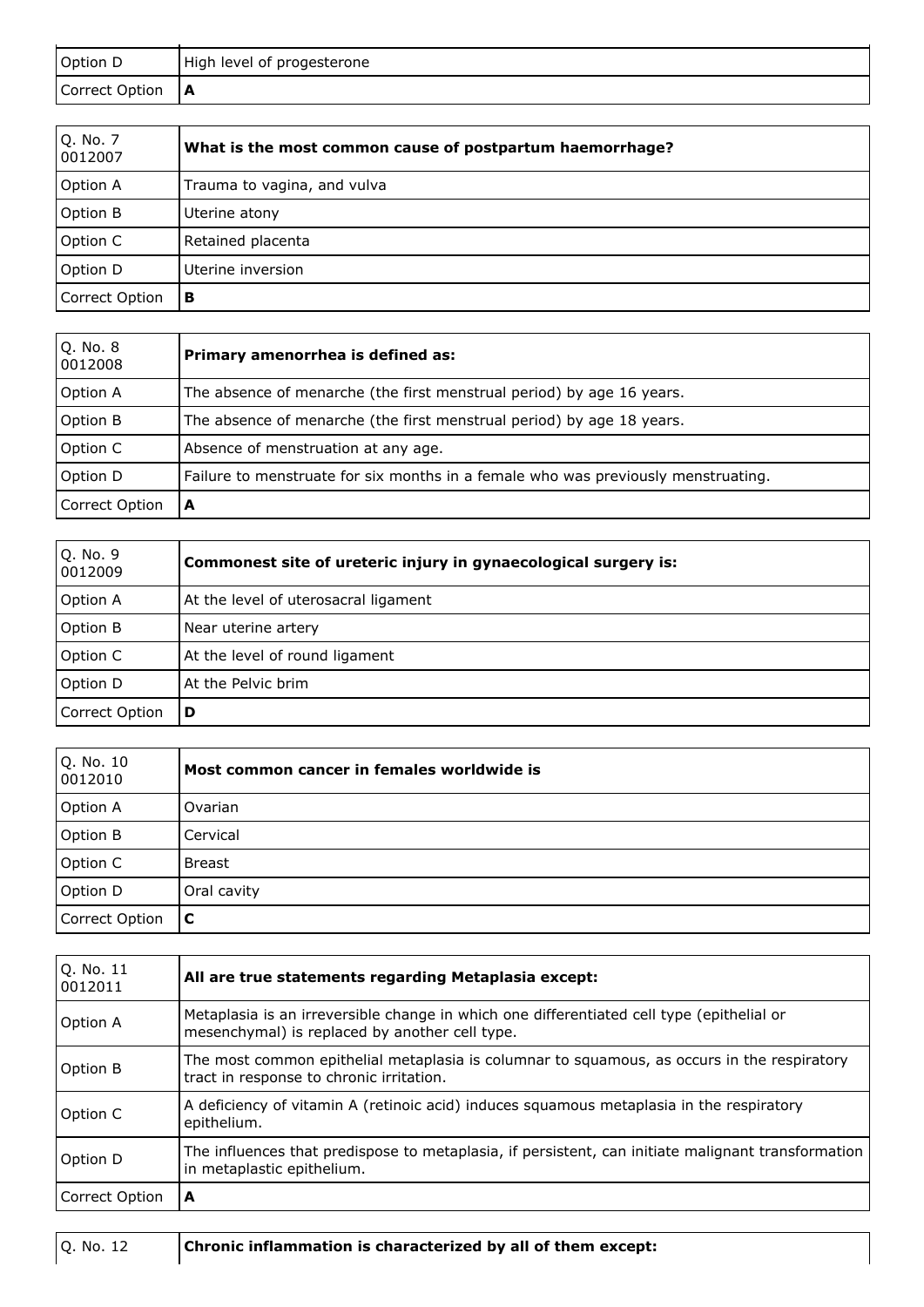| 0012012        |                                                                                                                                                                              |
|----------------|------------------------------------------------------------------------------------------------------------------------------------------------------------------------------|
| Option A       | Infiltration with mononuclear cells, which include macrophages, lymphocytes, and plasma cells.                                                                               |
| Option B       | Tissue destruction, induced by the persistent offending agent or by the inflammatory cells.                                                                                  |
| Option C       | Attempts at healing by connective tissue replacement of damaged tissue, accomplished by<br>angiogenesis (proliferation of small blood vessels) and, in particular, fibrosis. |
| Option D       | Blood leukocytes, principally neutrophils, accumulate along the vascular endothelium.                                                                                        |
| Correct Option | D                                                                                                                                                                            |

| O. No. 13<br>0012013 | All are true about Inflammatory Bowel Disease except:                                                                                                                                                                                                            |
|----------------------|------------------------------------------------------------------------------------------------------------------------------------------------------------------------------------------------------------------------------------------------------------------|
| Option A             | Ulcerative colitis is limited to the colon and rectum and extends only into the mucosa and<br>submucosa.                                                                                                                                                         |
| Option B             | Crohn's disease may involve any area of the GI tract and is typically transmural.                                                                                                                                                                                |
| Option C             | Most investigators believe that IBD results from the combined effects of alterations in host<br>interactions with intestinal microbiota, intestinal epithelial dysfunction, aberrant mucosal<br>immune responses, and altered composition of the gut microbiome. |
| Option D             | The presence of multiple, separate, sharply delineated areas of disease, resultingin skip lesions,<br>is characteristic of Ulcerative colitis.                                                                                                                   |
| Correct Option       | D                                                                                                                                                                                                                                                                |

| Q. No. 14<br>0012014 | Pathologic Responses of the Glomerulus to Injury include, all of them except: |
|----------------------|-------------------------------------------------------------------------------|
| <b>Option A</b>      | Hypercellularity.                                                             |
| Option B             | Basement Membrane Thickening.                                                 |
| Option C             | Hypocellularity.                                                              |
| Option D             | Hyalinosis and Sclerosis.                                                     |
| Correct Option       | C                                                                             |

| Q. No. 15<br>0012015 | Characteristic histologic findings of asthma, collectively called "airway remodeling"<br>are all of them, except: |
|----------------------|-------------------------------------------------------------------------------------------------------------------|
| Option A             | Thickening of airway wall.                                                                                        |
| Option B             | Subbasement membrane fibrosis due to deposition of type I and III collagen.                                       |
| Option C             | Decrease in the size of the submucosal glands and number of airway goblet cells.                                  |
| Option D             | Hypertrophy and/or hyperplasia of the bronchial wall muscle.                                                      |
| Correct Option       | C                                                                                                                 |

| Q. No. 16<br>0012016 | All of the following account to Criminal negligence except:                 |
|----------------------|-----------------------------------------------------------------------------|
| Option A             | Operation on wrong patient.                                                 |
| Option B             | An error in diagnosis or treatment.                                         |
| Option C             | Operation of wrong limb/amputation.                                         |
| Option D             | Leaving instrument or sponges in the abdomen or any other part of the body. |
| Correct Option       | в                                                                           |

| Q. No. 17<br>0012017 | All are advantages of Finger Printing system except: |
|----------------------|------------------------------------------------------|
| Option A             | Finger print of Identical twins are usually similar. |
| Option B             | It is applicable to persons of all ages.             |
|                      |                                                      |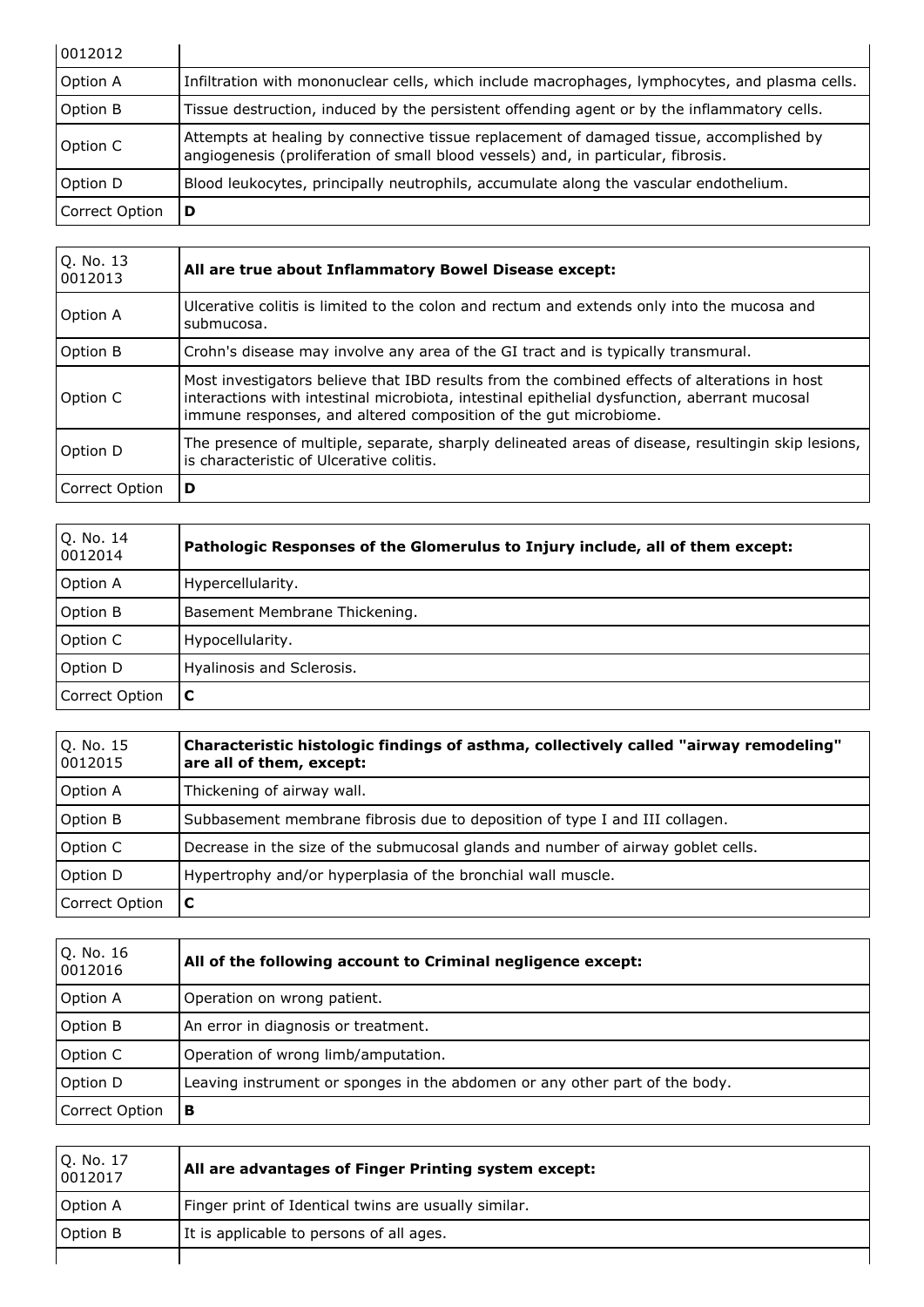| Option C       | Absolute identification is possible.                     |
|----------------|----------------------------------------------------------|
| Option D       | Prints can often be obtained even from putrefied bodies. |
| Correct Option | $\overline{A}$                                           |

| Q. No. 18<br>0012018 | All are clinical signs and symptoms of Organophosphorus poisoning except: |
|----------------------|---------------------------------------------------------------------------|
| Option A             | Increased sweating                                                        |
| Option B             | Increased lacrimation                                                     |
| Option C             | Sinus Tachycardia                                                         |
| Option D             | Miosis                                                                    |
| Correct Option       | C                                                                         |

| Q. No. 19<br>0012019 | All are clinical signsand symptoms of Dhatura poisoning except: |
|----------------------|-----------------------------------------------------------------|
| Option A             | Dry hot skin                                                    |
| Option B             | Increased Salivation                                            |
| Option C             | Dilated pupils                                                  |
| Option D             | Delirium                                                        |
| Correct Option       | в                                                               |

| Q. No. 20<br>0012020 | Regarding estimation of body surface area after burns, All are true except:               |
|----------------------|-------------------------------------------------------------------------------------------|
| Option A             | Groin area equals to 5% of body surface area.                                             |
| Option B             | In adult we worked out with "Rule of Nines".                                              |
| Option C             | "Rule of palm"- The palm amounts to 1% of body surface area.                              |
| Option D             | In children estimation of burnt out area is calculated by using "Lund and Browder" chart. |
| Correct Option       | A                                                                                         |

| Q. No. 21<br>0012021 | All are true statements regarding Lipids except:                                          |
|----------------------|-------------------------------------------------------------------------------------------|
| Option A             | Carbohydrates may be linked to lipids to form glycoconjugates, known as glycolipids.      |
| Option B             | Lipids are hydrophilic compounds, commonly containing fatty acids esterified to glycerol. |
| Option C             | Fatty acids are long-chain alkanoic acids.                                                |
| Option D             | Triglycerides (triacylglycerols) are the storage form of lipids in adipose tissue.        |
| Correct Option       | в                                                                                         |

| Q. No. 22<br>0012022 | Regarding Amino Acids, all statements are true except:                                                                                                             |
|----------------------|--------------------------------------------------------------------------------------------------------------------------------------------------------------------|
| Option A             | Amino acids are the building blocks of Lipids.                                                                                                                     |
| Option B             | There are about 300 amino acids present in various animal, plant, and microbial systems, but<br>only 20 amino acids are coded by DNA to appear in proteins.        |
| Option C             | All amino acids in proteins are of the I -configuration because proteins are biosynthesized by<br>enzymes that insert only I -amino acids into the peptide chains. |
| Option D             | The aromatic amino acids are responsible for the ultraviolet absorption of most proteins, which<br>have absorption maxima $\sim$ 280 nm.                           |
| Correct Option       | A                                                                                                                                                                  |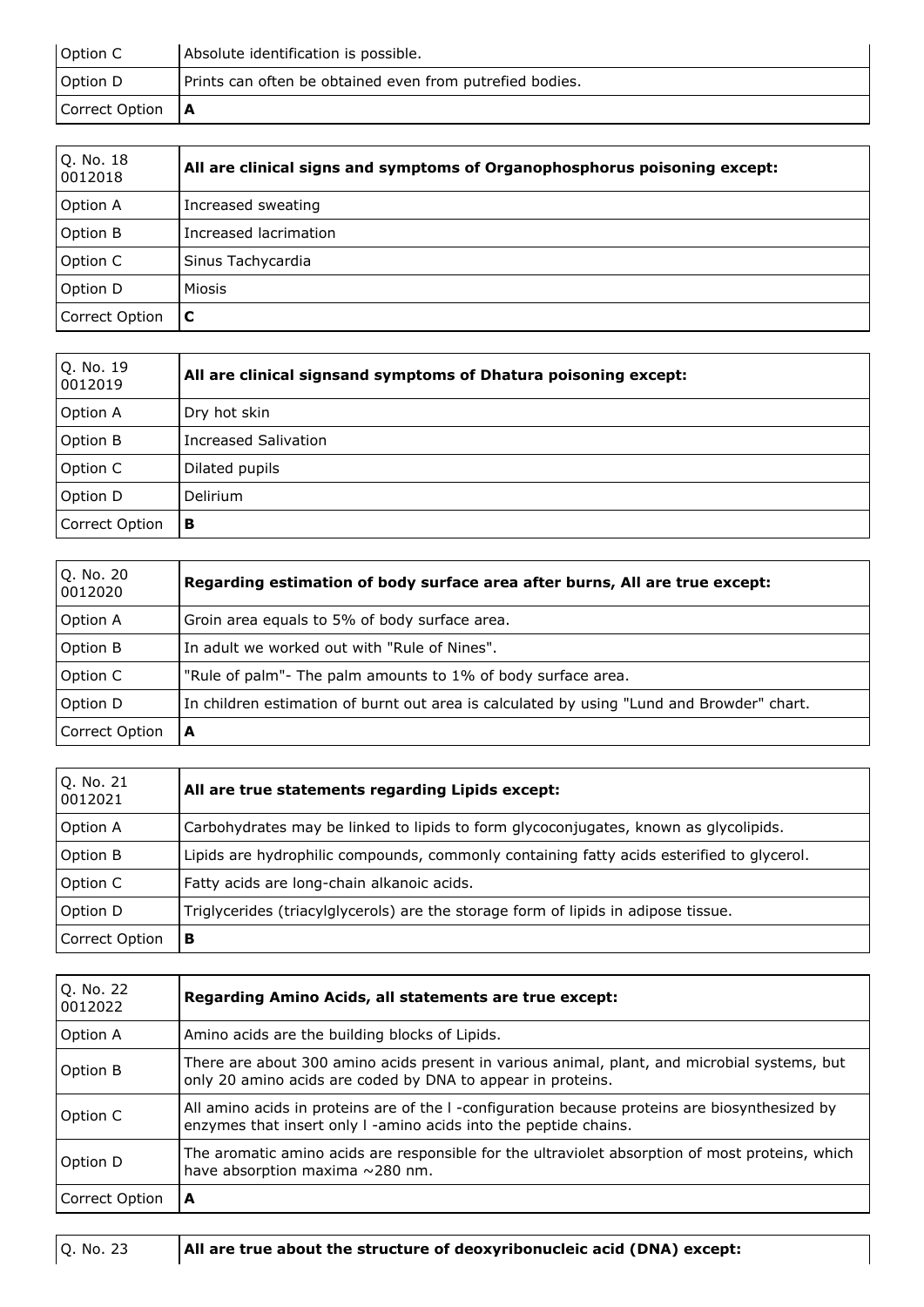| 0012023        |                                                                                                                                                 |
|----------------|-------------------------------------------------------------------------------------------------------------------------------------------------|
| Option A       | DNA is composed of nucleotides containing the sugar deoxyribose.                                                                                |
| Option B       | The chains of DNA are polymerized through a phosphodiester linkage from the 3'-hydroxyl of<br>one ribose to the 5'-hydroxyl of the next ribose. |
| Option C       | DNA is an antiparallel dimer of nucleic acid strands.                                                                                           |
| Option D       | Each base pair is held together by Nitrogen bonding between a purine and a pyrimidine.                                                          |
| Correct Option | D                                                                                                                                               |

| Q. No. 24<br>0012024 | Regarding Ribozymes, all statements are true except:                                                                                                                                   |
|----------------------|----------------------------------------------------------------------------------------------------------------------------------------------------------------------------------------|
| Option A             | Catalytic RNAs are known as ribozymes.                                                                                                                                                 |
| Option B             | Recombinant ribozymes are being considered as possible therapeutic agents for diseases such<br>as muscular dystrophy, Alzheimer's, Huntington's, and Parkinson's.                      |
| Option C             | Ribozyme is a catalyst that cleaves its substrate (RNA) at a specific site and then releases it,<br>and itself being consumed in the reaction.                                         |
| Option D             | The substrate specificity of a ribozyme is determined by nucleotide base pairing between<br>complementary sequences contained within the enzyme and the RNA substrate that it cleaves. |
| Correct Option       | C                                                                                                                                                                                      |

| Q. No. 25<br>0012025 | All are true for Plasma Albumin except:                                         |
|----------------------|---------------------------------------------------------------------------------|
| Option A             | Albumin accounts for approximately 80% of protein in human plasma.              |
| Option B             | It has no known enzymatic or hormonal activity.                                 |
| Option C             | It is also critical for maintaining the colloid osmotic pressure of the plasma. |
| Option D             | Its half-life is about 20 days.                                                 |
| Correct Option       | A                                                                               |

| Q. No. 26<br>0012026 | All are true about Tocilizumab except:                                                                                  |
|----------------------|-------------------------------------------------------------------------------------------------------------------------|
| Option A             | Tocilizumab is a humanized monoclonal antibody directed against the membrane and soluble<br>forms of the IL-6 receptor. |
| Option B             | It has been shown to decrease LDL cholesterol.                                                                          |
| Option C             | Tocilizumab has been associated with an increased risk of infection, neutropenia, and<br>Thrombocytopenia.              |
| Option D             | The hematologic abnormalities appear to be reversible upon stopping the drug.                                           |
| Correct Option       | в                                                                                                                       |

| O. No. 27<br>0012027 | All are true regarding Hydroxychloroquine except:                                  |
|----------------------|------------------------------------------------------------------------------------|
| Option A             | Hydroxychloroquine should be avoided if QTc> 500ms.                                |
| Option B             | An ECG should ideally be done before prescribing the drug to measure QTc interval. |
| Option C             | It is also tried for treatment of COVID-19 infection.                              |
| Option D             | Hydroxychloroquine is also useful for treatment of psoriasis.                      |
| Correct Option       | D                                                                                  |

| O. No. 28<br>0012028 | Use of Remdesivir should be avoided in all of them except:                   |
|----------------------|------------------------------------------------------------------------------|
| Option A             | $ \text{AST/ALT} > 5$ times Upper limit of normal (ULN).                     |
| Option B             | Severe renal impairment (i.e., eGFR < 30ml/min/m2 or need for hemodialysis). |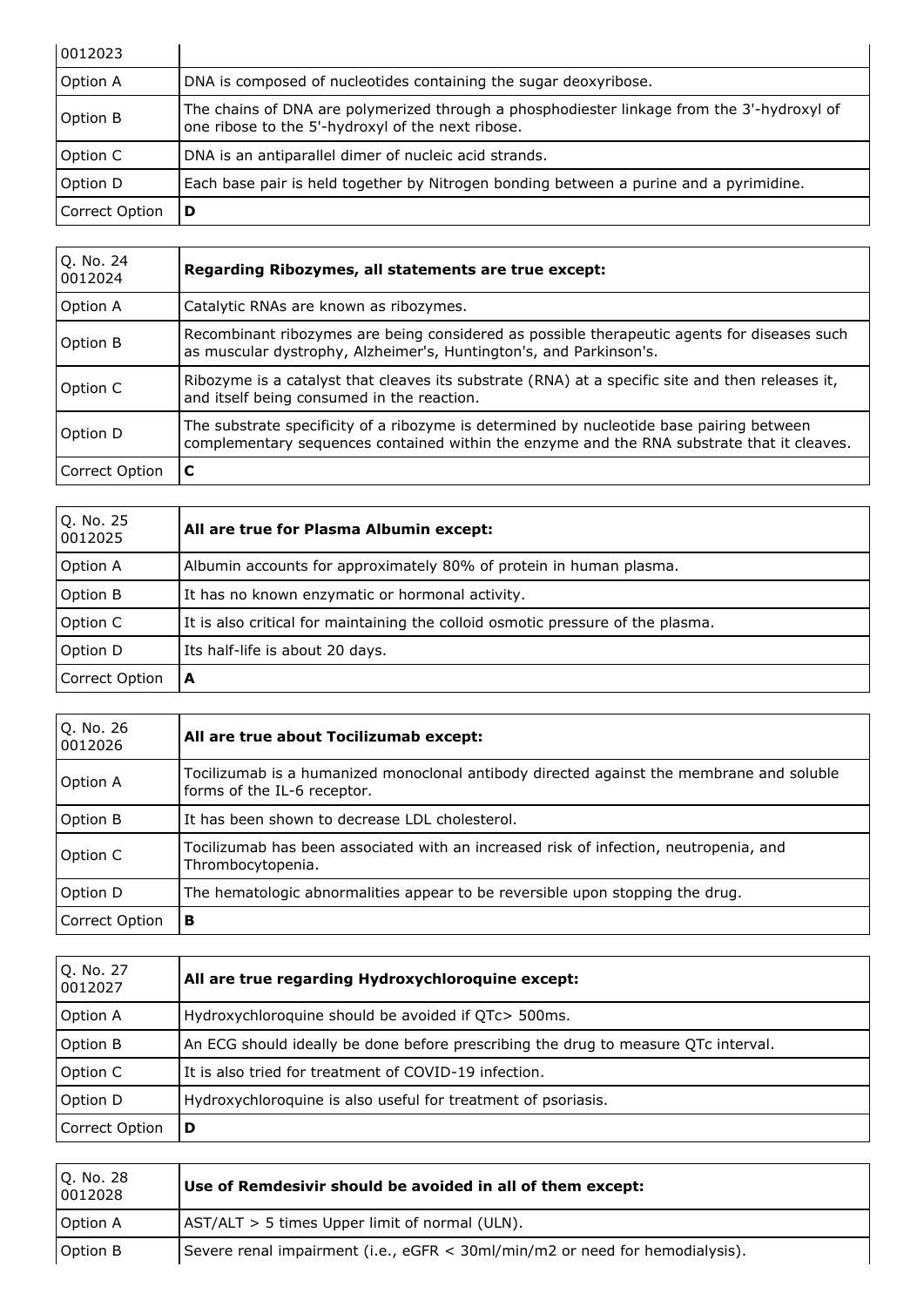| Option C       | Pregnancy or lactating females. |
|----------------|---------------------------------|
| Option D       | Old Age ( $> 60$ years of age). |
| Correct Option | l D                             |

| Q. No. 29<br>0012029 | Drug administered through the following route is most likely to be subjected to first<br>pass metabolism. |
|----------------------|-----------------------------------------------------------------------------------------------------------|
| <b>Option A</b>      | Oral                                                                                                      |
| Option B             | Rectal                                                                                                    |
| Option C             | Subcutaneous                                                                                              |
| Option D             | Sublingual                                                                                                |
| Correct Option       | A                                                                                                         |

| Q. No. 30<br>0012030 | "Red Man Syndrome" has been associated with rapid intravenous injection of the<br>following antibiotic: |
|----------------------|---------------------------------------------------------------------------------------------------------|
| Option A             | Clindamycin                                                                                             |
| Option B             | Vancomycin                                                                                              |
| Option C             | Cefoperazone                                                                                            |
| Option D             | Piperacillin                                                                                            |
| Correct Option       | в                                                                                                       |

| Q. No. 31<br>0012031 | Distribution of Water in the Body Fluid Compartments, all are true except:   |
|----------------------|------------------------------------------------------------------------------|
| <b>Option A</b>      | The ICF is contained within the cells and is two-thirds of total body water. |
| <b>Option B</b>      | ECF is outside the cells and is one-third of total body water.               |
| Option C             | Total body water, which accounts for 40% to 50% of body weight.              |
| Option D             | In general, total body water correlates inversely with body fat.             |
| Correct Option       | C                                                                            |

| Q. No. 32<br>0012032 | All are true for blood vessels except:                                                                                               |
|----------------------|--------------------------------------------------------------------------------------------------------------------------------------|
| Option A             | The arteries are thick-walled structures with extensive development of elastic tissue, smooth<br>muscle, and connective tissue.      |
| Option B             | Arterioles are the site of least resistance to blood flow.                                                                           |
| Option C             | The capillaries are thin-walled structures lined with a single layer of endothelial cells, which is<br>surrounded by a basal lamina. |
| Option D             | The volume of blood contained in the veins is called the unstressed volume.                                                          |
| Correct Option       | в                                                                                                                                    |

| Q. No. 33<br>0012033 | All statements are true except:                                                                                              |
|----------------------|------------------------------------------------------------------------------------------------------------------------------|
| Option A             | Type I pneumocytes synthesize pulmonary surfactant.                                                                          |
| Option B             | Type II pneumocytes have regenerative capacity for the both type I and type II pneumocytes.                                  |
| Option C             | The alveoli contain phagocytic cells called alveolar macrophages.                                                            |
| Option D             | Alveolar macrophages keep the alveoli free of dust and debris because the alveoli have no cilia<br>to perform this function. |
| Correct Option       | A                                                                                                                            |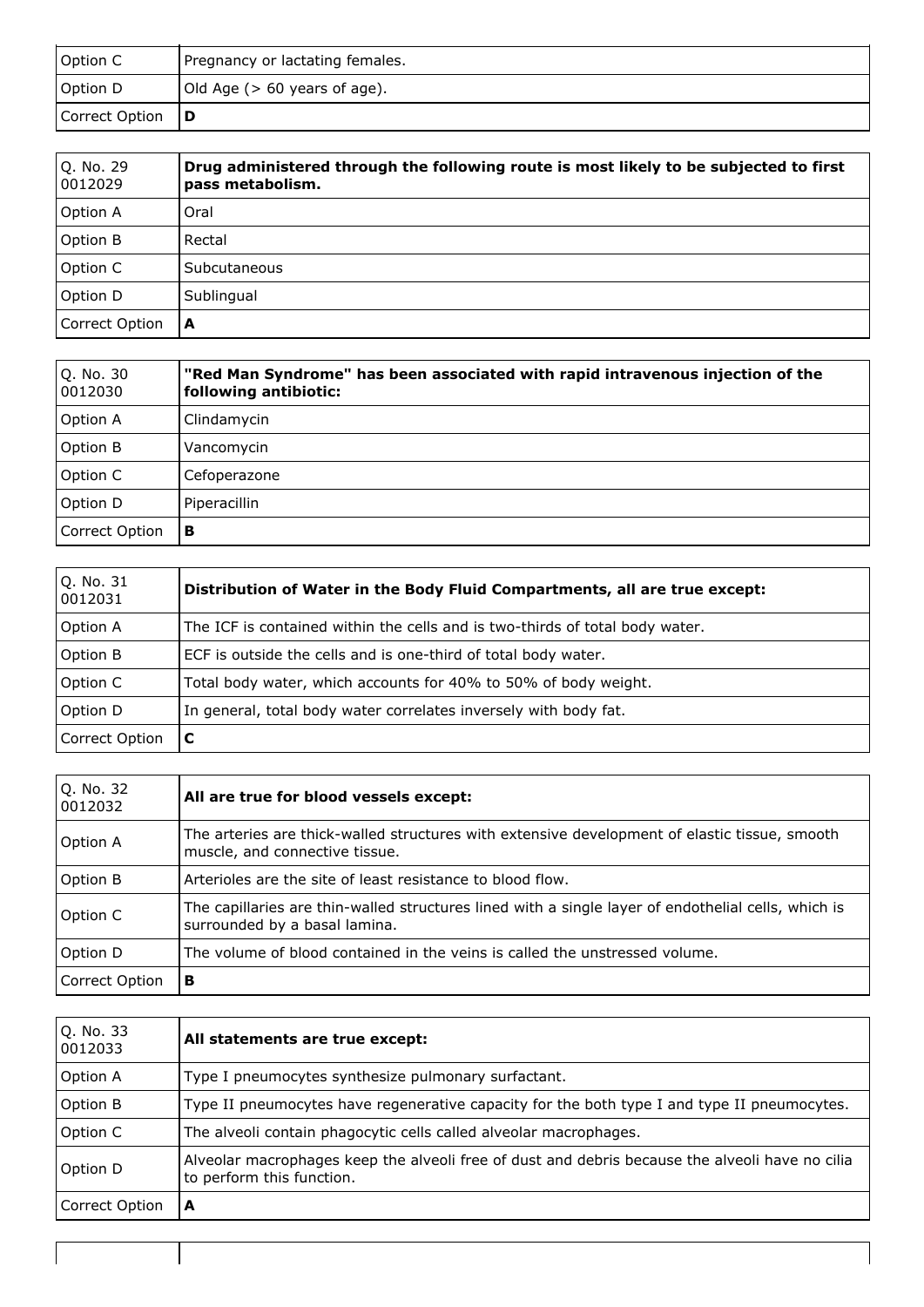| Q. No. 34<br>0012034 | All statements are true except:                                                                                                                                              |
|----------------------|------------------------------------------------------------------------------------------------------------------------------------------------------------------------------|
| Option A             | The cortex is the outer region, located just under the kidney capsule.                                                                                                       |
| Option B             | The medulla is a central region, divided into an outer medulla and an inner medulla.                                                                                         |
| Option C             | The papilla is the innermost tip of the inner medulla and empties into pouches called minor and<br>major calyces.                                                            |
| Option D             | The glomeruli of the juxtamedullary nephrons are smaller than those of the superficial cortical<br>nephrons and, accordingly, have lower glomerular filtration rates (GFRs). |
| Correct Option       | D                                                                                                                                                                            |

| Q. No. 35<br>0012035 | Hormones secreted by Anterior Pituitary are all except : |
|----------------------|----------------------------------------------------------|
| Option A             | Growth hormone                                           |
| Option B             | Prolactin                                                |
| Option C             | Vasopressin or antidiuretic hormone (ADH)                |
| Option D             | Luteinizing hormone (LH)                                 |
| Correct Option       | C                                                        |

| Q. No. 36<br>0012036 | All are true for Mycobacteria except :                                                                                                                                                                 |
|----------------------|--------------------------------------------------------------------------------------------------------------------------------------------------------------------------------------------------------|
| Option A             | All mycobacteria are obligate anaerobes.                                                                                                                                                               |
| Option B             | On subculture, human tubercle bacilli usually produce visible growth on L J medium in 2-4<br>weeks, although on primary isolation from clinical material colonies may take up to 8 weeks to<br>appear. |
| Option C             | Tubercle bacilli survive in milk and other organic materials.                                                                                                                                          |
| Option D             | They are also heat sensitive and are destroyed by pasteurisation.                                                                                                                                      |
| Correct Option       | A                                                                                                                                                                                                      |

| O. No. 37<br>0012037 | All are true for Coronaviruses except:                                                                                                                               |
|----------------------|----------------------------------------------------------------------------------------------------------------------------------------------------------------------|
| Option A             | Coronaviruses are large group of viruses that cause illness in humans and animals.                                                                                   |
| Option B             | The outbreak of Novel coronavirus disease (COVID-19) was initially noticed in a seafood market<br>in Wuhan city in Hubei Province of China in mid-December, 2019.    |
| Option C             | Current available evidence for COVID-19 suggests that the causative virus (SARS-CoV-2) has a<br>zoonotic source closely related to bat-origin SARS-like coronavirus. |
| Option D             | SARS-CoV-2 is an enveloped DNA virus.                                                                                                                                |
| Correct Option       | D                                                                                                                                                                    |

| Q. No. 38<br>0012038 | All are true for Coronaviruses (SARS-CoV-2) except:                                                                   |
|----------------------|-----------------------------------------------------------------------------------------------------------------------|
| Option A             | The median incubation period is 5.1 days (range 2-14 days).                                                           |
| Option B             | Most patients with COVID-19 predominantly have a respiratory tract infection associated with<br>SARS-CoV-2 infection. |
| Option C             | Older Age( more than 60 years) is a not a risk factor.                                                                |
| Option D             | Virus has been shown to use the angiotensin-converting enzyme 2 (ACE2) receptor for cell<br>entry.                    |
| Correct Option       | C                                                                                                                     |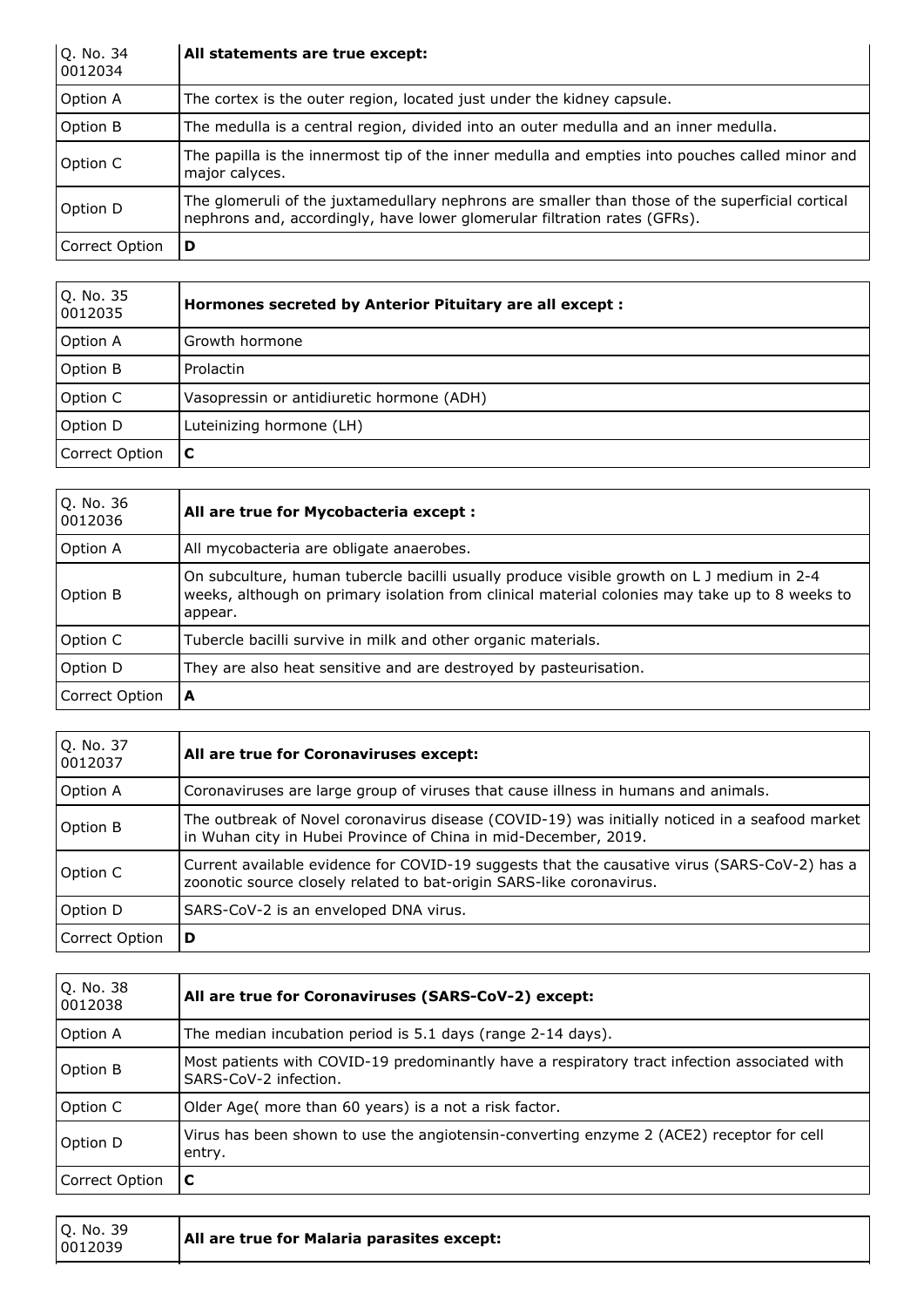| Option A       | P. knowlesi is now recognised as the fifth Plasmodium species that causes human malaria.                                                         |
|----------------|--------------------------------------------------------------------------------------------------------------------------------------------------|
| Option B       | Plasmodium ovale Malaria is responsible for most fatalities.                                                                                     |
| Option C       | P. vivax and P. ovale, both of which cause benign tertian malaria.                                                                               |
| Option D       | Individuals who are heterozygous for the sickle cell and thalassaemia genes have much-reduced<br>susceptibility to infection with P. falciparum. |
| Correct Option | в                                                                                                                                                |

| Q. No. 40<br>0012040 | All are true for Dengue Except:                                                                                 |
|----------------------|-----------------------------------------------------------------------------------------------------------------|
| Option A             | Dengue is caused by four genetically and serologically related flaviviruses called dengue-1, -2,<br>$-3$ and 4. |
| Option B             | If dengue shock syndrome develops, mortality rates can reach 40%.                                               |
| Option C             | The incubation period is 14-21 days.                                                                            |
| Option D             | Dengue virus is the most common insect-transmitted virus in the world.                                          |
| Correct Option       | C                                                                                                               |

| Q. No. 41<br>0012041 | All are true regarding Cornea except:                                                                                              |
|----------------------|------------------------------------------------------------------------------------------------------------------------------------|
| Option A             | The surface of the cornea (air-tissue interface) and associated tear film is responsible for most<br>of the refraction of the eye. |
| Option B             | The cornea is composed of five layers.                                                                                             |
| Option C             | The transparency of the cornea is its most important property.                                                                     |
| Option D             | The corneal epithelium is a stratified squamous keratinized epithelium.                                                            |
| Correct Option       | D                                                                                                                                  |

| O. No. 42<br>0012042 | The resolving power of the eye depends on all of them except:         |
|----------------------|-----------------------------------------------------------------------|
| Option A             | The distance between two objects.                                     |
| Option B             | The extent of the dendritic connections between the Rods and neurons. |
| Option C             | The background illumination.                                          |
| Option D             | The degree of light and dark adaptation.                              |
| Correct Option       | в                                                                     |

| Q. No. 43<br>0012043 | All are true for Tear substitutes Or Artificial tears except:                                                                                                                    |
|----------------------|----------------------------------------------------------------------------------------------------------------------------------------------------------------------------------|
| Option A             | Hyaluronic acid has much greater retention times than celluloses or polyvinyl alcohols.                                                                                          |
| Option B             | Artificial tears or ocular lubricants are generally formulated as solutions consisting of inorganic<br>ions (0.9% NaCl) and polymers to increase wettability and retention time. |
| Option C             | Polyacrylic acid (carbomer) is a gel that is hydrophilic, helping it to form a stable tear film,<br>andincreases retention time.                                                 |
| Option D             | Commonly used polymers include polyvinyl alcohol and semisynthetic celluloses.                                                                                                   |
| Correct Option       | A                                                                                                                                                                                |

| Q. No. 44<br>0012044 | All are true for Contact lenses except:                                                                |
|----------------------|--------------------------------------------------------------------------------------------------------|
| Option A             | Contact lenses are a major risk factor for microbial keratitis.                                        |
| Option B             | Contact lens use is the most common risk factor for corneal infections in the industrialized<br>world. |
| Option C             | Long-term contact lens wear inhibits epithelial cell proliferation and migration and suppresses        |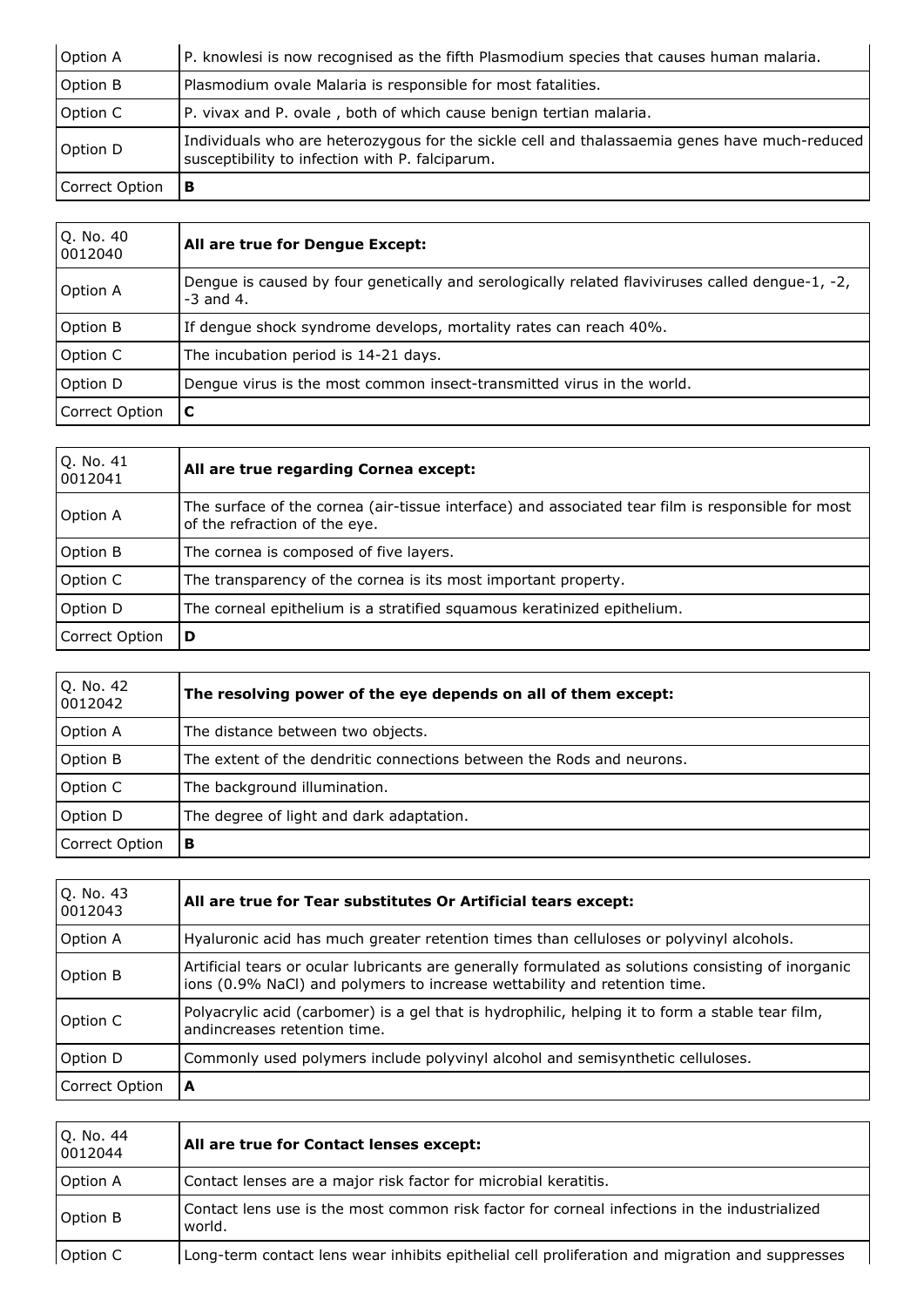|                | limbal stem cell production of basal corneal epithelial cells.                |
|----------------|-------------------------------------------------------------------------------|
| Option D       | Soft contact lenses, do not alter the microenvironment of the ocular surface. |
| Correct Option | l D                                                                           |

| Q. No. 45<br>0012045 | All of them are Signs and symptoms of Simple episcleritis except: |
|----------------------|-------------------------------------------------------------------|
| Option A             | Redness may be sectoral or diffuse.                               |
| Option B             | Grittiness in eye.                                                |
| Option C             | Loss of Visual acuity.                                            |
| Option D             | Photophobia.                                                      |
| Correct Option       | C                                                                 |

| Q. No. 46<br>0012046 | All are true about Pathological Fractures except:                   |
|----------------------|---------------------------------------------------------------------|
| Option A             | A trivial or no force may be required to cause such a fracture.     |
| Option B             | Most fractures seen in day to day practice fall into this catogary. |
| Option C             | A fracture through a bone weakened by metastasis.                   |
| Option D             | Pathological fractures often go into non-union.                     |
| Correct Option       | в                                                                   |

| Q. No. 47<br>0012047 | All are true regarding Splinting of fractured bone except:                                             |
|----------------------|--------------------------------------------------------------------------------------------------------|
| Option A             | Increases complications such as fat embolism and hypovolaemic shock.                                   |
| Option B             | It relives pain by preventing movement at the fracture.                                                |
| Option C             | It prevents further damage to skin, soft tissues and neurovascular bundle of the injured<br>Extremity. |
| Option D             | Transportation of the patient made easier.                                                             |
| Correct Option       | A                                                                                                      |

| Q. No. 48<br>0012048 | All are true regarding dislocation of the Shoulder joint except:                  |
|----------------------|-----------------------------------------------------------------------------------|
| <b>Option A</b>      | This is the commonest joint in the human body to dislocate.                       |
| <b>Option B</b>      | Anterior dislocation is much more common than posterior dislocation.              |
| Option C             | The normal round contour of the shoulder joint is lost, and it becomes flattened. |
| Option D             | It occurs more commonly in children than adults.                                  |
| Correct Option       | D                                                                                 |

| Q. No. 49<br>0012049 | All are true regarding dislocations of the Hip except:                                         |
|----------------------|------------------------------------------------------------------------------------------------|
| <b>Option A</b>      | The anterior dislocation is the commonest type of dislocation.                                 |
| <b>Option B</b>      | In posterior dislocation deformity is flexion, adduction and internal rotation of limb occurs. |
| Option C             | In anterior dislocation true lengthening of limb occurs.                                       |
| Option D             | In posterior dislocation shortening of the leg occurs.                                         |
| Correct Option       | A                                                                                              |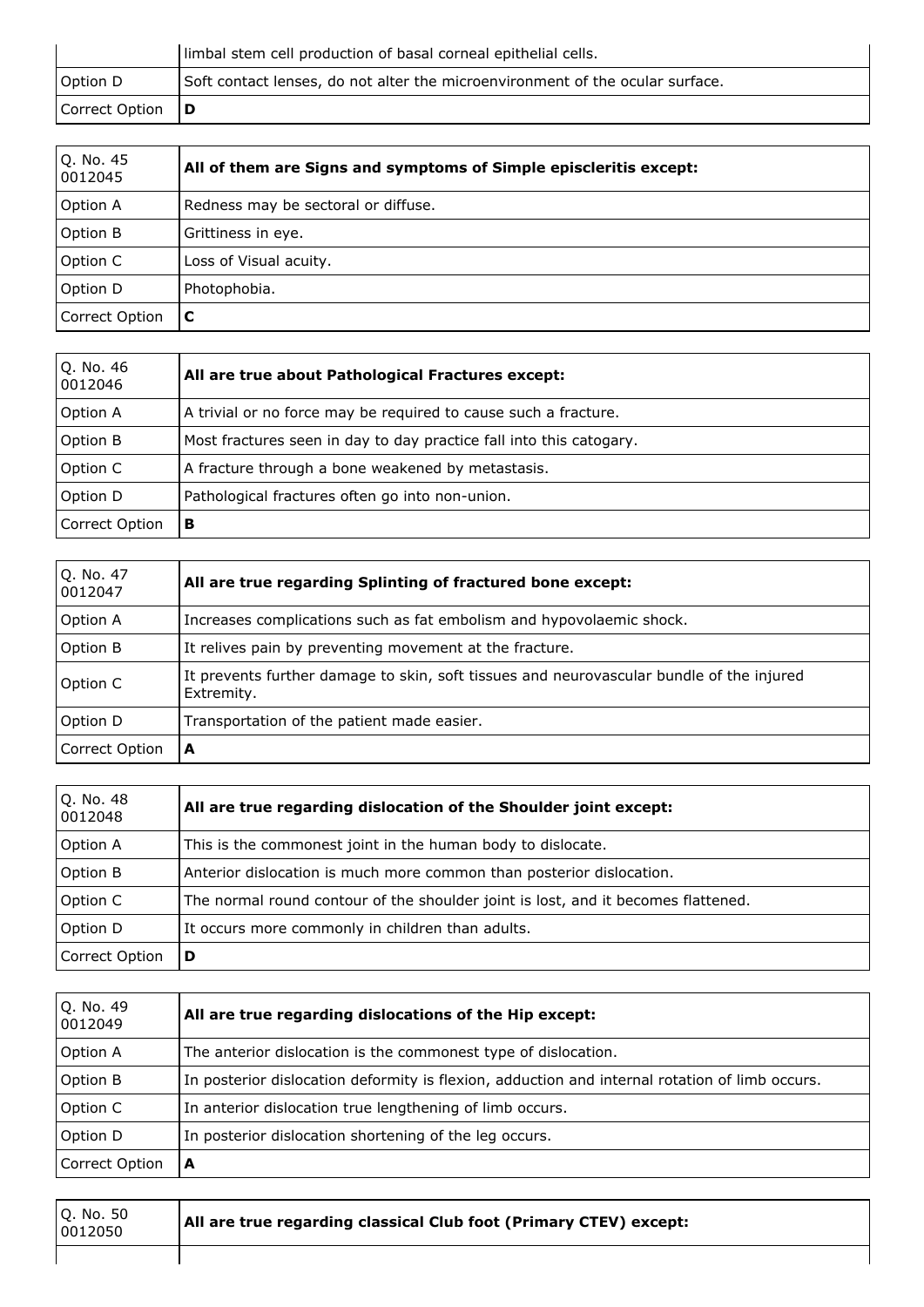| Option A       | Bilateral foot deformity in 60% cases.        |
|----------------|-----------------------------------------------|
| Option B       | Size of the foot smaller in unilateral cases. |
| Option C       | Heel is larger in size.                       |
| Option D       | Foot is in equines, varus and adduction.      |
| Correct Option |                                               |

| Q. No. 51<br>0012051 | Which is not true about enteric fever?                                                                                                                                                                        |
|----------------------|---------------------------------------------------------------------------------------------------------------------------------------------------------------------------------------------------------------|
| Option A             | Following ingestion of contaminated food or water, the organism colonises the Peyer's patches<br>in the terminal ileum, causing hyperplasia of the lymphoid follicles followed by necrosis and<br>ulceration. |
| Option B             | The microscopic picture shows erythrophagocytosis with histiocytic proliferation.                                                                                                                             |
| Option C             | Commonest site of perforation is the terminal Jejunum.                                                                                                                                                        |
| Option D             | When a typhoid perforation occurs within the first week of illness, the prognosis is better than if<br>it occurs after the second or third week.                                                              |
| Correct Option       | C                                                                                                                                                                                                             |

| Q. No. 52<br>0012052 | All are false statements for ambulatory surgery except:                    |
|----------------------|----------------------------------------------------------------------------|
| Option A             | Outpatient surgery: not admitted to a ward facility.                       |
| Option B             | Procedure room surgery: surgery requiring full sterile theatre facilities. |
| Option C             | Day or same-day surgery: 23-hour admission with early morning discharge.   |
| Option D             | Short-stay surgery: admitted and discharged within the 12-hour day.        |
| Correct Option       | A                                                                          |

| Q. No. 53<br>0012053 | All are true about necrotising fasciitis except:                               |
|----------------------|--------------------------------------------------------------------------------|
| Option A             | This is a polymicrobial synergistic infection.                                 |
| Option B             | This is not a surgical emergency.                                              |
| Option C             | In 80% of cases it is associated with history of previous trauma or infection. |
| Option D             | It leads to mortality 30-50%.                                                  |
| Correct Option       | В                                                                              |

| Q. No. 54<br>0012054 | All are examples of exudative ascites except: |
|----------------------|-----------------------------------------------|
| Option A             | Peritoneal malignancy                         |
| Option B             | Tuberculous peritonitis                       |
| Option C             | Pancreatic ascites                            |
| Option D             | Congestive cardiac failure                    |
| Correct Option       | D                                             |

| Q. No. 55<br>0012055 | All are true about lymphatic drainage of gallbladder except:                                                      |
|----------------------|-------------------------------------------------------------------------------------------------------------------|
| Option A             | The lymphatic vessels of the gallbladder (subserosal and submucosal) drain into the cystic<br>lymph node of Lund. |
| Option B             | Cystic lymph node is known as the sentinel lymph node.                                                            |
| Option C             | Efferent vessels from cystic lymph node drain to the coeliac lymph nodes.                                         |
| Option D             | Efferent vessels from the cystic lymph node never go to the hilum of the liver.                                   |
|                      |                                                                                                                   |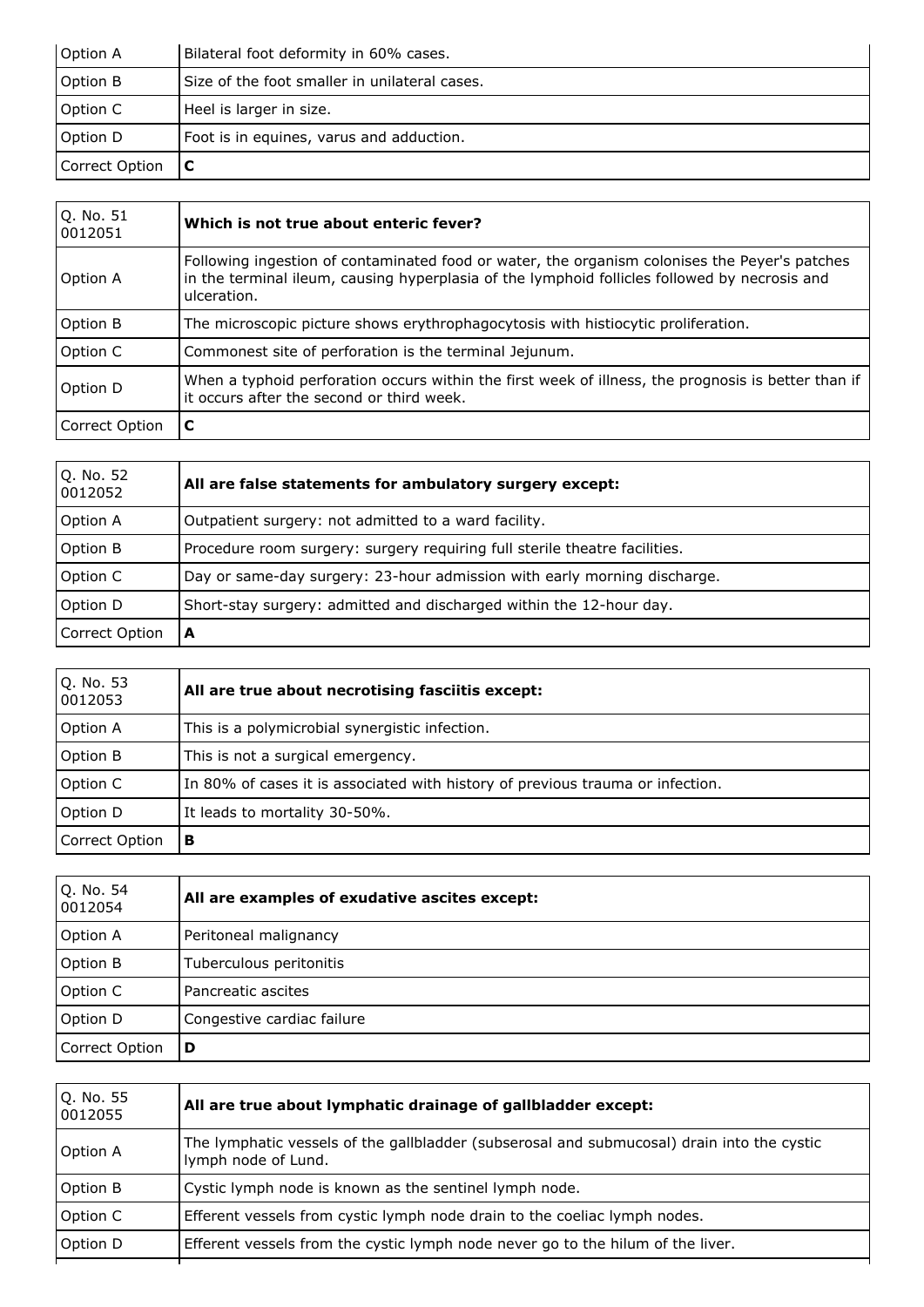Correct Option **D**

| Q. No. 56<br>0012056 | All are true about Ranson scoring system for predicting severity of acute pancreatitis<br>on admission Except: |
|----------------------|----------------------------------------------------------------------------------------------------------------|
| <b>Option A</b>      | Age $> 55$ years                                                                                               |
| Option B             | WBC count $> 12 \times 109 / L$                                                                                |
| Option C             | Blood glucose $> 200$ mg/dl                                                                                    |
| Option D             | $AST > 250$ units/L                                                                                            |
| Correct Option       | в                                                                                                              |

| Q. No. 57<br>0012057 | All are true for stapled haemorrhoidopexy (Longo) technique except:                                                                                                               |
|----------------------|-----------------------------------------------------------------------------------------------------------------------------------------------------------------------------------|
| Option A             | This procedure excises a strip of mucosa and submucosa (together with the vessels travelling<br>within them) circumferentially well above the dentate line.                       |
| Option B             | After excision of haemorrhoidal tissue it require suture closure of defect.                                                                                                       |
| Option C             | This procedure is quick to perform, and controlled trials suggest that it is less painful and less<br>traumatic than conventional haemorrhoidectomy.                              |
| Option D             | Evidence is emerging that the technique is associated with higher recurrence rates than<br>following conventional haemorrhoidectomy, and associated with more additional surgery. |
| Correct Option       | в                                                                                                                                                                                 |

| Q. No. 58<br>0012058 | All are true about horseshoe kidney except:                                                             |
|----------------------|---------------------------------------------------------------------------------------------------------|
| Option A             | In a horseshoe kidney the two renal units are low lying and the upper poles fuse to form an<br>isthmus. |
| Option B             | Further ascent of the fused kidneys is prevented by the inferior mesenteric artery.                     |
| Option C             | This condition is detected in 1 in 1000 autopsies and has a male preponderance $(2:1)$ .                |
| Option D             | Horseshoe kidneys are prone to reflux, obstruction and stone formation.                                 |
| Correct Option       | A                                                                                                       |

| Q. No. 59<br>0012059 | All are true about undescended testes except:                                                                             |
|----------------------|---------------------------------------------------------------------------------------------------------------------------|
| Option A             | Testes that are absent from the scrotum after 6 months of age are unlikely to descend.                                    |
| Option B             | Histological changes in the testes can be seen from 1 year of age.                                                        |
| Option C             | An incompletely descended testes tends to atrophy as puberty approaches.                                                  |
| Option D             | Boys with undescended testes are at greater risk of infertility, testicular malignancy, hernia and<br>testicular torsion. |
| Correct Option       | А                                                                                                                         |

| Q. No. 60<br>0012060 | Which is not associated with increased risk for invasive breast cancer? |
|----------------------|-------------------------------------------------------------------------|
| Option A             | Moderate hyperplasia                                                    |
| Option B             | Squamous metaplasia                                                     |
| Option C             | Atypical hyperplasia                                                    |
| Option D             | Papilloma with hypervascular core                                       |
| Correct Option       | в                                                                       |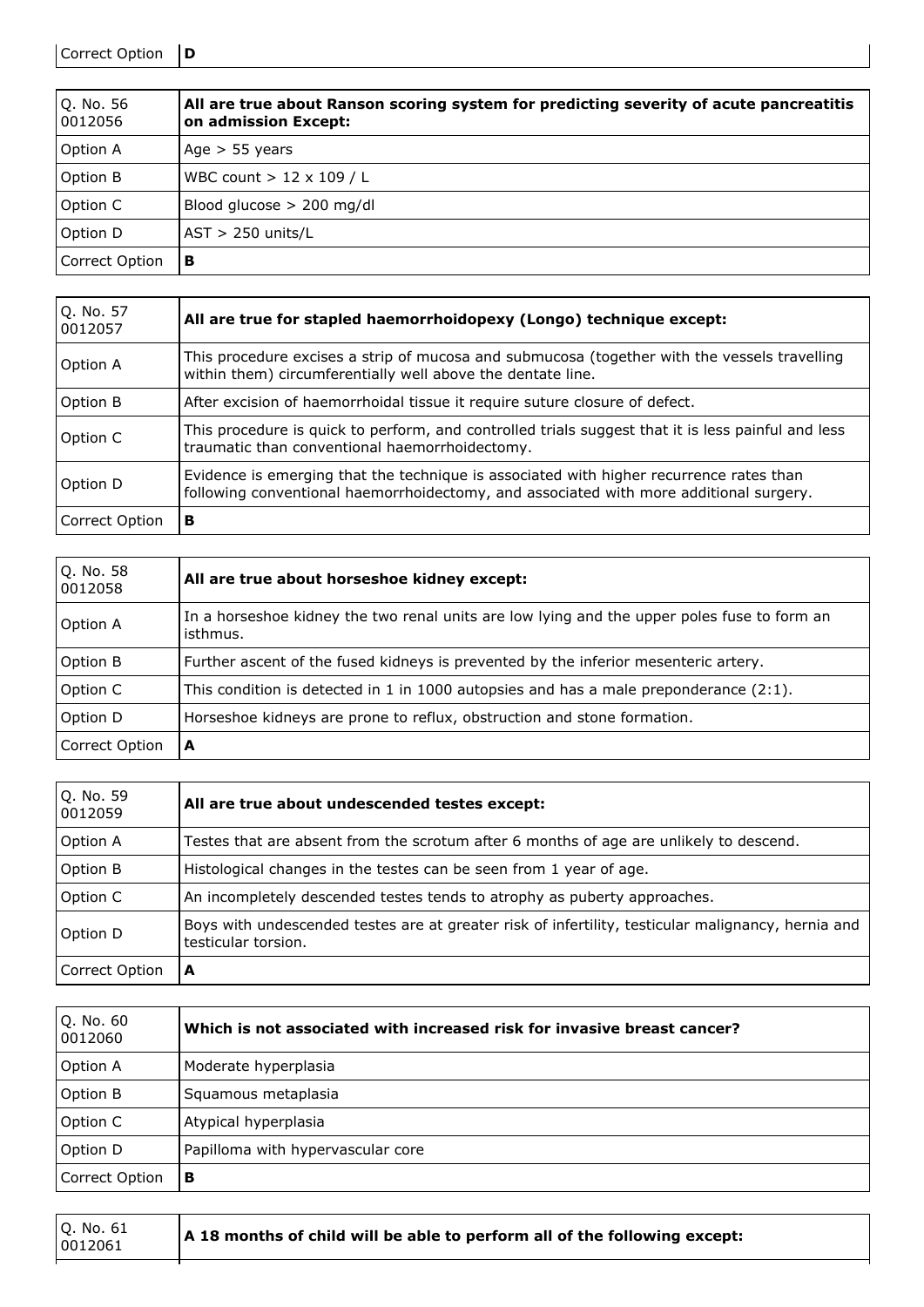| Option A       | Knows three body parts.                                |
|----------------|--------------------------------------------------------|
| Option B       | Does things for attention and looks for reaction.      |
| Option C       | Can climb onto and down the furniture with assistance. |
| Option D       | Can undress himself and unties his shoes.              |
| Correct Option | D                                                      |

| Q. No. 62<br>0012062 | The following are the common causes of meningitis in newborns except: |
|----------------------|-----------------------------------------------------------------------|
| Option A             | Listeria Monocytogenes                                                |
| Option B             | E. coli                                                               |
| Option C             | Pneumococcus                                                          |
| Option D             | Group B Streptococci                                                  |
| Correct Option       | C                                                                     |

| Q. No. 63<br>0012063 | The following are the common causes of short stature in children except: |
|----------------------|--------------------------------------------------------------------------|
| Option A             | Hypothyroidism                                                           |
| Option B             | Familial short stature                                                   |
| Option C             | Isolated Cyanotic congenital heart disease                               |
| Option D             | Celiac disease                                                           |
| Correct Option       | l C                                                                      |

| Q. No. 64<br>0012064 | The following are known to be associated with cerebral palsy except: |
|----------------------|----------------------------------------------------------------------|
| <b>Option A</b>      | Severe birth asphyxia                                                |
| Option B             | Neonatal meningitis                                                  |
| Option C             | Foetal stroke                                                        |
| Option D             | Gestational diabetes in mother                                       |
| Correct Option       | D                                                                    |

| Q. No. 65<br>0012065 | The following are known to be associated with sensory-neural hearing loss except: |
|----------------------|-----------------------------------------------------------------------------------|
| Option A             | Jervell and Lange-Nielsen syndrome                                                |
| Option B             | Pendred syndrome                                                                  |
| Option C             | Waarrdenburg syndrome                                                             |
| Option D             | VACTERL/VATER anomalies                                                           |
| Correct Option       | D                                                                                 |

| Q. No. 66<br>0012066 | Regarding Malignant otitis externa, All are true except:                                        |
|----------------------|-------------------------------------------------------------------------------------------------|
| Option A             | It is a malignancy of external Ear.                                                             |
| Option B             | It is a fulminating severe form of otitis externa caused by Pseudomonas aeruginosa.             |
| Option C             | Occurs more commonly in immune-compromised/or Diabetic patients.                                |
| Option D             | It is an invasive bacterial infection that involves the external auditory canal and skull base. |
| Correct Option       | A                                                                                               |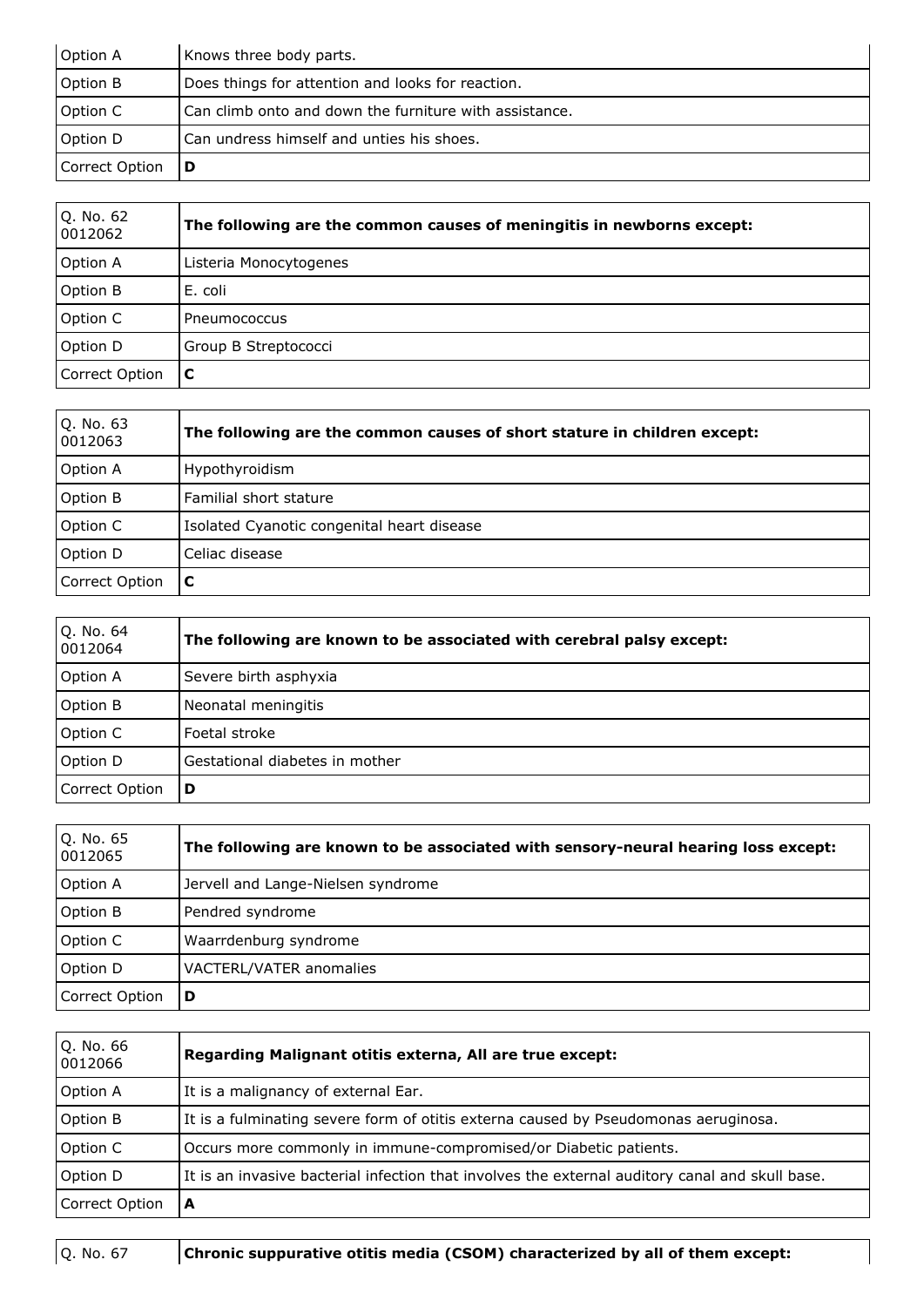| 0012067        |                                  |
|----------------|----------------------------------|
| Option A       | Discharge                        |
| Option B       | <b>Deafness</b>                  |
| Option C       | Severe ear pain                  |
| Option D       | Perforation of tympanic membrane |
| Correct Option | C                                |

| Q. No. 68<br>0012068 | All are true for Epistaxis except:                                      |
|----------------------|-------------------------------------------------------------------------|
| <b>Option A</b>      | Spontaneous epistaxis common in children and young adults.              |
| Option B             | Hypertensive epistaxis usually arises from Little's area.               |
| Option C             | Hypertensive epistaxis affects an older age group.                      |
| Option D             | Sponteneous epistaxis may be precipitated by infection or minor trauma. |
| Correct Option       | в                                                                       |

| Q. No. 69<br>0012069 | All are true for antrochoanal polyps except:   |
|----------------------|------------------------------------------------|
| Option A             | Usually unilateral.                            |
| Option B             | Mostly Single mass and trilobed.               |
| Option C             | Origin from mucus membrane of maxillary sinus. |
| Option D             | Recurrence common after surgical removal.      |
| Correct Option       | D                                              |

| Q. No. 70<br>0012070 | Karatagener's syndrome is characterized by each of the following, except; |
|----------------------|---------------------------------------------------------------------------|
| <b>Option A</b>      | Mental retardation.                                                       |
| Option B             | Dextrocardia.                                                             |
| Option C             | Bronchiectasis.                                                           |
| Option D             | Sinusitis.                                                                |
| Correct Option       | A                                                                         |

| Q. No. 71<br>0012071 | All are chest X-ray findings of Pulmonary Embolism except: |
|----------------------|------------------------------------------------------------|
| Option A             | Westermark's sign.                                         |
| Option B             | Hampton's hump.                                            |
| Option C             | McConnell's sign.                                          |
| Option D             | Palla's sign.                                              |
| Correct Option       | C                                                          |

| Q. No. 72<br>0012072 | All are true about Basic tissue densities visible on plain X-rays except:            |
|----------------------|--------------------------------------------------------------------------------------|
| Option A             | Air is black or very dark.                                                           |
| Option B             | Fat is generally gray and darker than muscle or blood.                               |
| Option C             | Bone and calcium appear almost white.                                                |
| Option D             | Items that contain metal (such as prosthetic hips) and contrast agents appear black. |
| Correct Option       | D                                                                                    |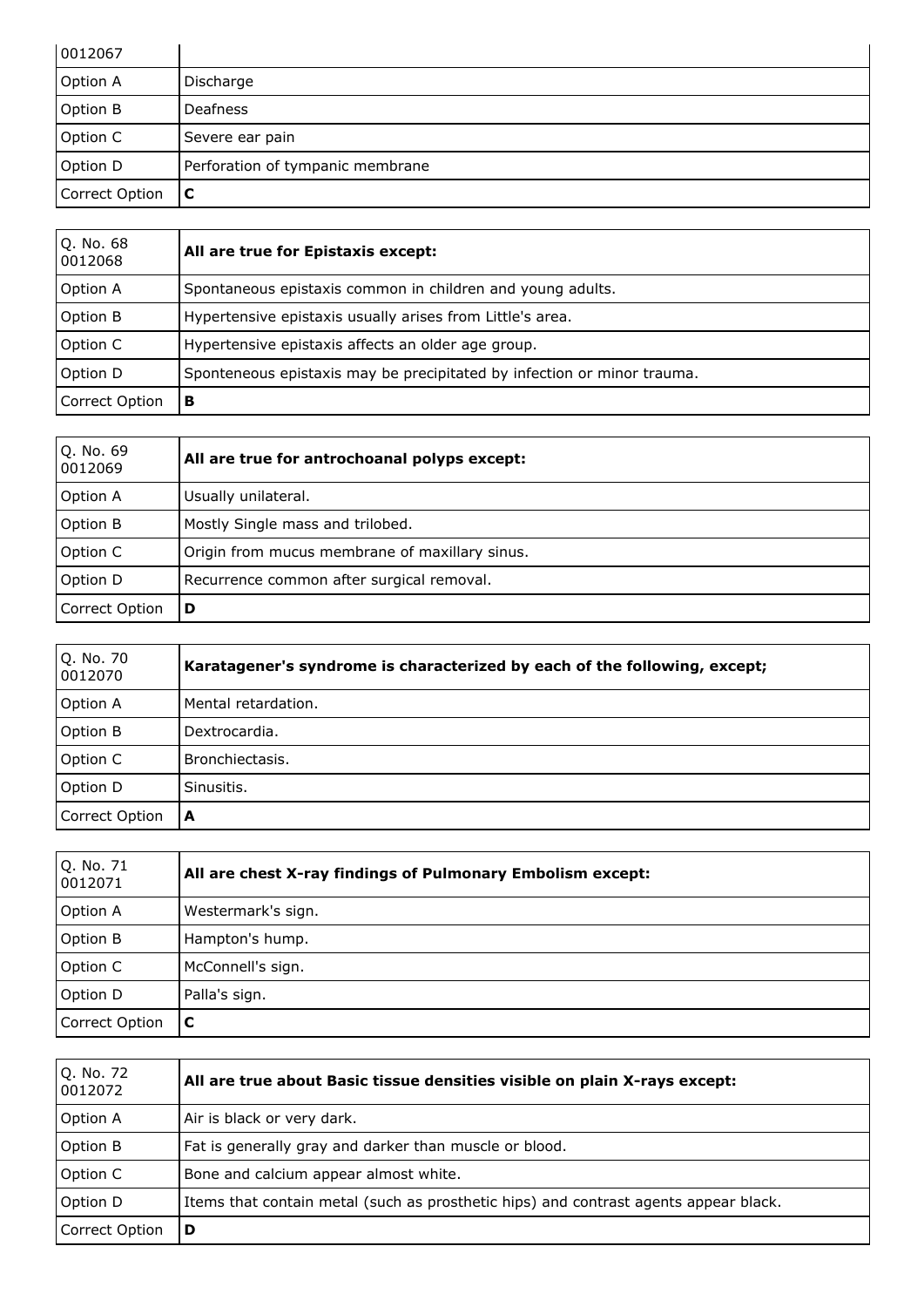| Q. No. 73<br>0012073 | All are true about Computed Tomography except:                            |
|----------------------|---------------------------------------------------------------------------|
| <b>Option A</b>      | Compared with plain X-rays, CT uses about 10 to 100 times more radiation. |
| Option B             | The Hounsfield density of <b>water</b> is <b>zero</b> .                   |
| Option C             | The Hounsfield density of Air is 100.                                     |
| Option D             | The Hounsfield density of Fat is -90 to -120.                             |
| Correct Option       | C                                                                         |

| Q. No. 74<br>0012074 | All are true about Magnetic Resonance Imaging except:                             |
|----------------------|-----------------------------------------------------------------------------------|
| Option A             | T1 images show fat as a white or bright signal, whereas water or CSF is dark.     |
| Option B             | On a T2 image, fat is dark, and blood, edema, and CSF appear white.               |
| Option C             | An intravenous contrast agent (gadolinium) is often used in conjunction with MRI. |
| Option D             | Calcium appear almost white.                                                      |
| Correct Option       | D                                                                                 |

| Q. No. 75<br>0012075 | All are true about Ultrasound Imaging except:                                                                                    |
|----------------------|----------------------------------------------------------------------------------------------------------------------------------|
| Option A             | It uses ionizing radiations.                                                                                                     |
| Option B             | Uses high-frequency sound waves to make images.                                                                                  |
| Option C             | The image is made by sending high-frequency sounds into the patient and assessing the<br>magnitude and time of returning echoes. |
| Option D             | Ultrasound images can be quite dependent on operator-set parameters, and the field of view<br>within the patient.                |
| Correct Option       | A                                                                                                                                |

| Q. No. 76<br>0012076 | All of them are associated with Massive Splenomegaly, except: |
|----------------------|---------------------------------------------------------------|
| <b>Option A</b>      | Gaucher's disease.                                            |
| Option B             | Chronic myeloid leukemia.                                     |
| Option C             | Polycythemia vera.                                            |
| Option D             | Tuberculosis.                                                 |
| Correct Option       | D                                                             |

| Q. No. 77<br>0012077 | All are true for splenectomy except:                                                                                                                                                                                                        |
|----------------------|---------------------------------------------------------------------------------------------------------------------------------------------------------------------------------------------------------------------------------------------|
| Option A             | Perhaps the only contraindication to splenectomy is the presence of marrow failure.                                                                                                                                                         |
| Option B             | In the immediate postsplenectomy period, leukopenia and thrombocytopenia may develop.                                                                                                                                                       |
| Option C             | The most serious consequence of splenectomy is increased susceptibility to bacterial infections,<br>particularly those with capsules such as Streptococcus pneumoniae, Haemophilus<br>influenzae, and some gram-negative enteric organisms. |
| Option D             | The chronic manifestations of splenectomy are anisocytosis, poikilocytosis and the presence of<br>Howell-Jolly bodies, Heinz bodies, basophilic stippling, and an occasional nucleated erythrocyte<br>in the peripheral blood.              |
| Correct Option       | в                                                                                                                                                                                                                                           |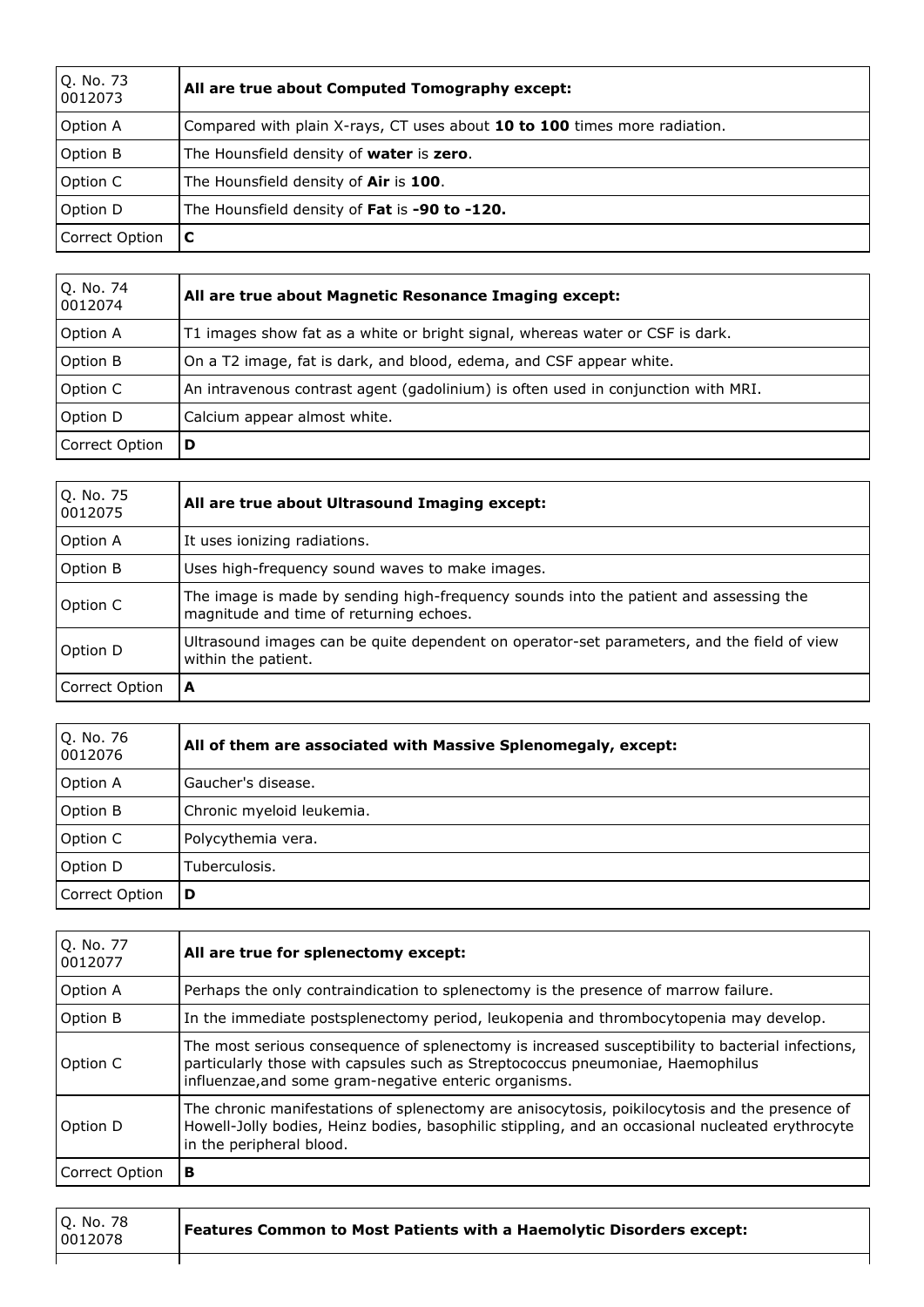| Option A       | Reticulocytes- Usually Decreases.                                              |
|----------------|--------------------------------------------------------------------------------|
| Option B       | <b>Bilirubin-</b> Almost always increased (mostly unconjugated).               |
| Option C       | Haptoglobin- Reduced to absent if hemolysis is at least in part intravascular. |
| Option D       | <b>LDH-Increased with intravascular hemolysis.</b>                             |
| Correct Option |                                                                                |

| Q. No. 79<br>0012079 | Artemisinin Derivatives, all are true except:                                                                                                                                                                          |
|----------------------|------------------------------------------------------------------------------------------------------------------------------------------------------------------------------------------------------------------------|
| Option A             | They are second-line agents for the treatment of severe falciparum malaria.                                                                                                                                            |
| Option B             | These drugs have highly selective toxicity against malaria is that parasitized erythrocytes<br>concentrate artemisinin and its derivatives to concentrations 100-fold higher than those in<br>uninfected erythrocytes. |
| Option C             | The artemisinin compounds are rapidly effective against the asexual blood forms of Plasmodium<br>species but are not active against intrahepatic forms.                                                                |
| Option D             | The antimalarial effect of these agents results primarily from the active metabolite<br>Dihydroartemisinin.                                                                                                            |
| Correct Option       | А                                                                                                                                                                                                                      |

| Q. No. 80<br>0012080 | According to "Revision of the Jones Criteria for the diagnosis of acute rheumatic fever<br>in the era of Doppler echocardiography", All are Minor Jones Criteria in Moderate and<br>high-risk populations except: |
|----------------------|-------------------------------------------------------------------------------------------------------------------------------------------------------------------------------------------------------------------|
| Option A             | Monoarthralgia.                                                                                                                                                                                                   |
| Option B             | $^\textsf{l}$ Fever ( $\geq$ 38 $^0$ C).                                                                                                                                                                          |
| Option C             | Polyarthralgia.                                                                                                                                                                                                   |
| Option D             | ESR $\geq$ 30 mm/h and/or CRP $\geq$ 3.0 mg/dL.                                                                                                                                                                   |
| Correct Option       | C                                                                                                                                                                                                                 |

| $Q.$ No. $81$<br>0012081 | All are Criteria for the Diagnosis of Diabetes Mellitus except:                              |
|--------------------------|----------------------------------------------------------------------------------------------|
| Option A                 | Symptoms of diabetes plus random blood glucose concentration $\geq 11.1$ mmol/L (200 mg/dL). |
| Option B                 | Hemoglobin A1c $\geq$ 7.5%.                                                                  |
| Option C                 | Fasting plasma glucose $\geq$ 7.0 mmol/L (126 mg/dL).                                        |
| Option D                 | 2-h plasma glucose $\geq$ 11.1 mmol/L (200 mg/dL) during an oral glucose tolerance test.     |
| Correct Option           | в                                                                                            |

| Q. No. 82<br>0012082 | All are absolute contraindications to the use of fibrinolytic agents except: |
|----------------------|------------------------------------------------------------------------------|
| Option A             | History of cerebrovascular hemorrhage at any time.                           |
| Option B             | Non-hemorrhagic stroke or other cerebrovascular event within the past year.  |
| Option C             | Suspicion of aortic dissection.                                              |
| Option D             | Pregnancy.                                                                   |
| Correct Option       | D                                                                            |

| Q. No. 83<br>0012083 | All are true for Crackles and Rhonchi except:                              |
|----------------------|----------------------------------------------------------------------------|
| Option A             | Crackles are sign of alveolar disease.                                     |
| Option B             | Processes that fill the alveoli with fluid may result in crackles.         |
| Option C             | Crackles in pulmonary edema are generally more prominent at the lung apex. |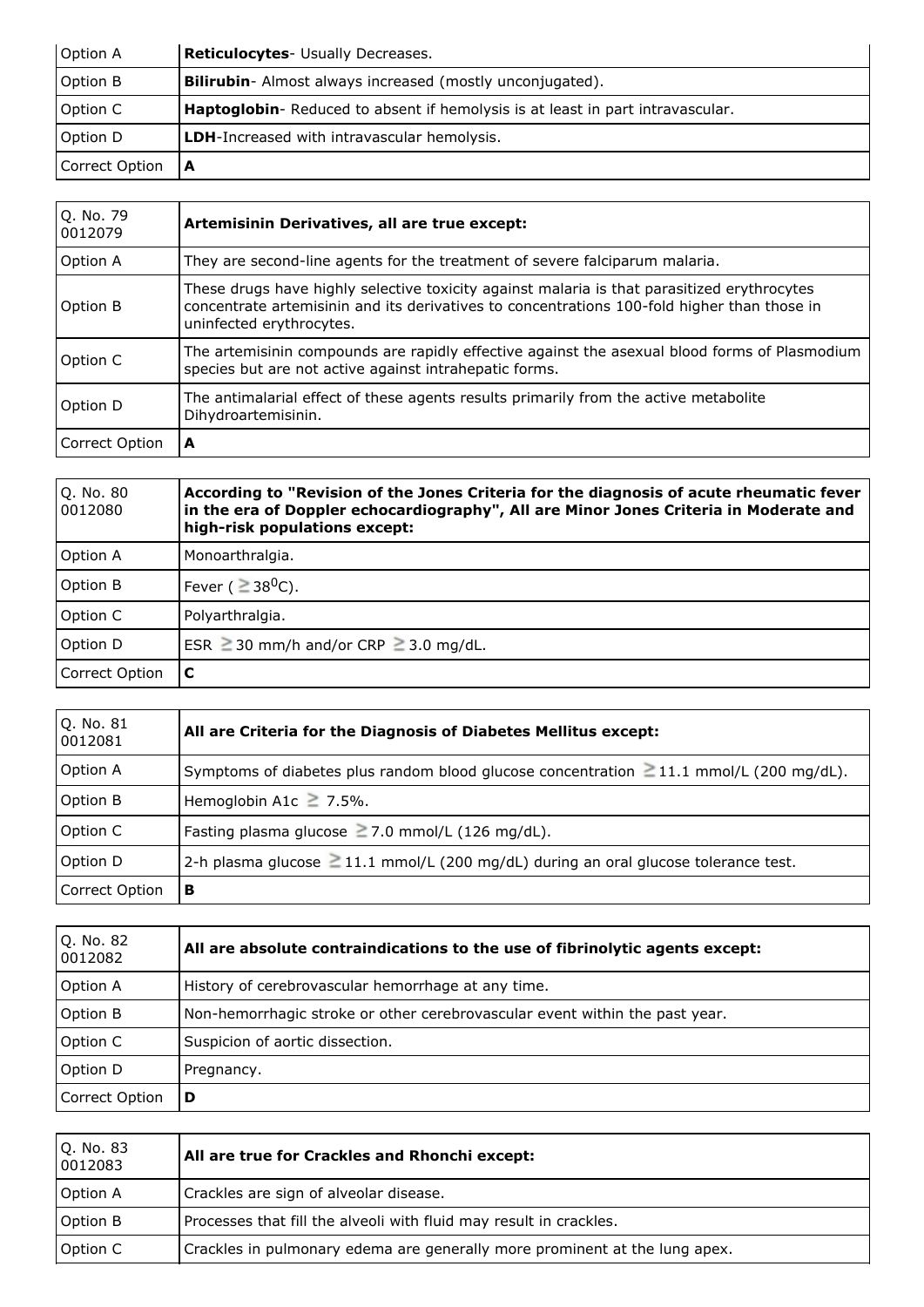| Option D               | Rhonchi are a manifestation of obstruction of medium-sized airways. |
|------------------------|---------------------------------------------------------------------|
| Correct Option $\ C\ $ |                                                                     |
|                        |                                                                     |

| Q. No. 84<br>0012084 | All are true for Gilbert's Syndrome except:                                                                                 |
|----------------------|-----------------------------------------------------------------------------------------------------------------------------|
| Option A             | This syndrome is characterized by unconjugated hyperbilirubinemia.                                                          |
| <b>Option B</b>      | Liver enzymes(AST/ALT) are usually elevated.                                                                                |
| Option C             | Serum bilirubin concentrations are most often <3 mg/dL.                                                                     |
| Option D             | More elevated values are associated with stress, fatigue, alcohol use, reduced caloric intake, and<br>intercurrent illness. |
| Correct Option       | в                                                                                                                           |

| Q. No. 85<br>0012085 | All are electrocardiogram (ECG) manifestations of Hyperkalemia except: |
|----------------------|------------------------------------------------------------------------|
| Option A             | Tall peaked P waves.                                                   |
| Option B             | Tall peaked T waves.                                                   |
| Option C             | Sine wave pattern.                                                     |
| Option D             | QRS widening.                                                          |
| Correct Option       | A                                                                      |

| O. No. 86<br>0012086 | All are true about Quarantine except:                                                                             |
|----------------------|-------------------------------------------------------------------------------------------------------------------|
| Option A             | Incubation period is useful in determining the period of quarantine which may be advised.                         |
| Option B             | This period is usually equal to the minimum incubation period of the disease.                                     |
| Option C             | Restrictions on the healthy contacts of an infectious disease.                                                    |
| Option D             | Quarantine measures are applied to prevent the spread of disease, reservoirs of disease or<br>vectors of disease. |
| Correct Option       | в                                                                                                                 |

| Q. No. 87<br>0012087 | All are true about Isolation except:                                                                                                              |
|----------------------|---------------------------------------------------------------------------------------------------------------------------------------------------|
| Option A             | Hospital isolation, wherever possible, is better than home isolation.                                                                             |
| Option B             | The purpose of isolation is to protect the community by preventing transfer of infection from the<br>reservoir to the possible susceptible hosts. |
| Option C             | The duration of isolation is determined by the duration of communicability of the disease.                                                        |
| Option D             | It is a restrictions on the healthy contacts of an infectious disease.                                                                            |
| Correct Option       | D                                                                                                                                                 |

| Q. No. 88<br>0012088 | All are true about Chickenpox except:                                                                                                              |
|----------------------|----------------------------------------------------------------------------------------------------------------------------------------------------|
| Option A             | Chickenpox is transmitted from person to person bydroplet infection and by droplet nuclei.                                                         |
| Option B             | The rash is symmetrical. It first appearson the trunk where it is abundant, and then comes on<br>theface, arms and legs where it is less abundant. |
| Option C             | A characteristic feature of the rash in chickenpox is its pleomorphism.                                                                            |
| Option D             | Scabs begin to form 10-14 days after the rash appears.                                                                                             |
| Correct Option       | D                                                                                                                                                  |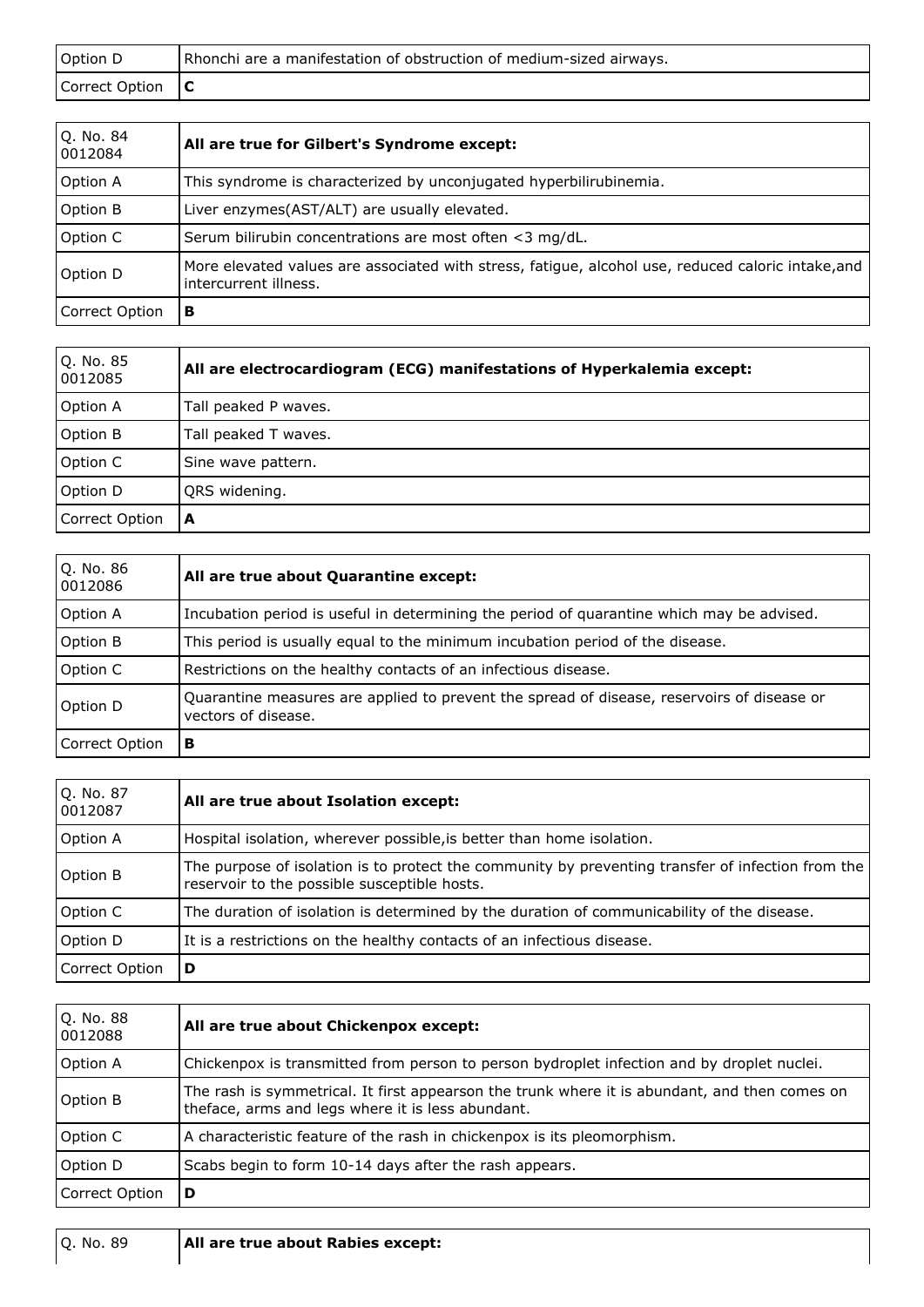| 0012089        |                                                                         |
|----------------|-------------------------------------------------------------------------|
| Option A       | The incubation period of is usually 20-90 days.                         |
| Option B       | Rabies in man is a dead-end infection.                                  |
| Option C       | Negri bodies are observed in all cases of rabies.                       |
| Option D       | The most characteristic pathologic finding in rabies is the Negri body. |
| Correct Option |                                                                         |

| Q. No. 90<br>0012090 | Under the programme, "Mission Indradhanush" to cover children against vaccine<br>preventable diseases except: |
|----------------------|---------------------------------------------------------------------------------------------------------------|
| Option A             | Rabies                                                                                                        |
| Option B             | Diphtheria                                                                                                    |
| Option C             | Hepatitis B                                                                                                   |
| Option D             | Polio                                                                                                         |
| Correct Option       | A                                                                                                             |

| Q. No. 91<br>0012091 | Which of the following is not a part of Koch's postulates?                 |
|----------------------|----------------------------------------------------------------------------|
| Option A             | The same organism must be present in every case of the disease.            |
| Option B             | The organism must be isolated from the diseased host and grown in culture. |
| Option C             | The isolate must cause the disease when incubated.                         |
| Option D             | The organism may not be reisolated from the incubated diseased host.       |
| Correct Option       | D                                                                          |

| Q. No. 92<br>0012092 | Vaccine associated Paralytic Poliomyelitis is observed due to which of the following<br>Sabin strain: |
|----------------------|-------------------------------------------------------------------------------------------------------|
| Option A             | Sabin -1 only.                                                                                        |
| Option B             | Sabin -3 only.                                                                                        |
| Option C             | Sabin -2 only.                                                                                        |
| Option D             | All types of Sabin 1,2 & 3.                                                                           |
| Correct Option       | D                                                                                                     |

| Q. No. 93<br>0012093 | All are true about Lathyrism except:                                                         |  |
|----------------------|----------------------------------------------------------------------------------------------|--|
| Option A             | The toxin present in Lathyrus seeds has been identified as Beta oxalyl amino alanine (BOAA). |  |
| Option B             | The disease affects mainly children between the age of 5 to 15 years.                        |  |
| Option C             | An improved method of detoxicating the pulse is parboiling.                                  |  |
| Option D             | Since the toxins are water soluble, they can be removed by soaking the pulse in hot water.   |  |
| Correct Option       | в                                                                                            |  |

| Q. No. 94<br>0012094 | All are characteristics of Rain water except:                                           |  |
|----------------------|-----------------------------------------------------------------------------------------|--|
| Option A             | Rain water is the purest water in nature.                                               |  |
| Option B             | Chemically, it is very soft water containing only traces of dissolved solids (0.0005%). |  |
| Option C             | Being soft, it has non-corrosive action on lead pipes.                                  |  |
| Option D             | Bacteriologically, rain water from clean districts is free from pathogenic agents.      |  |
| Correct Option       |                                                                                         |  |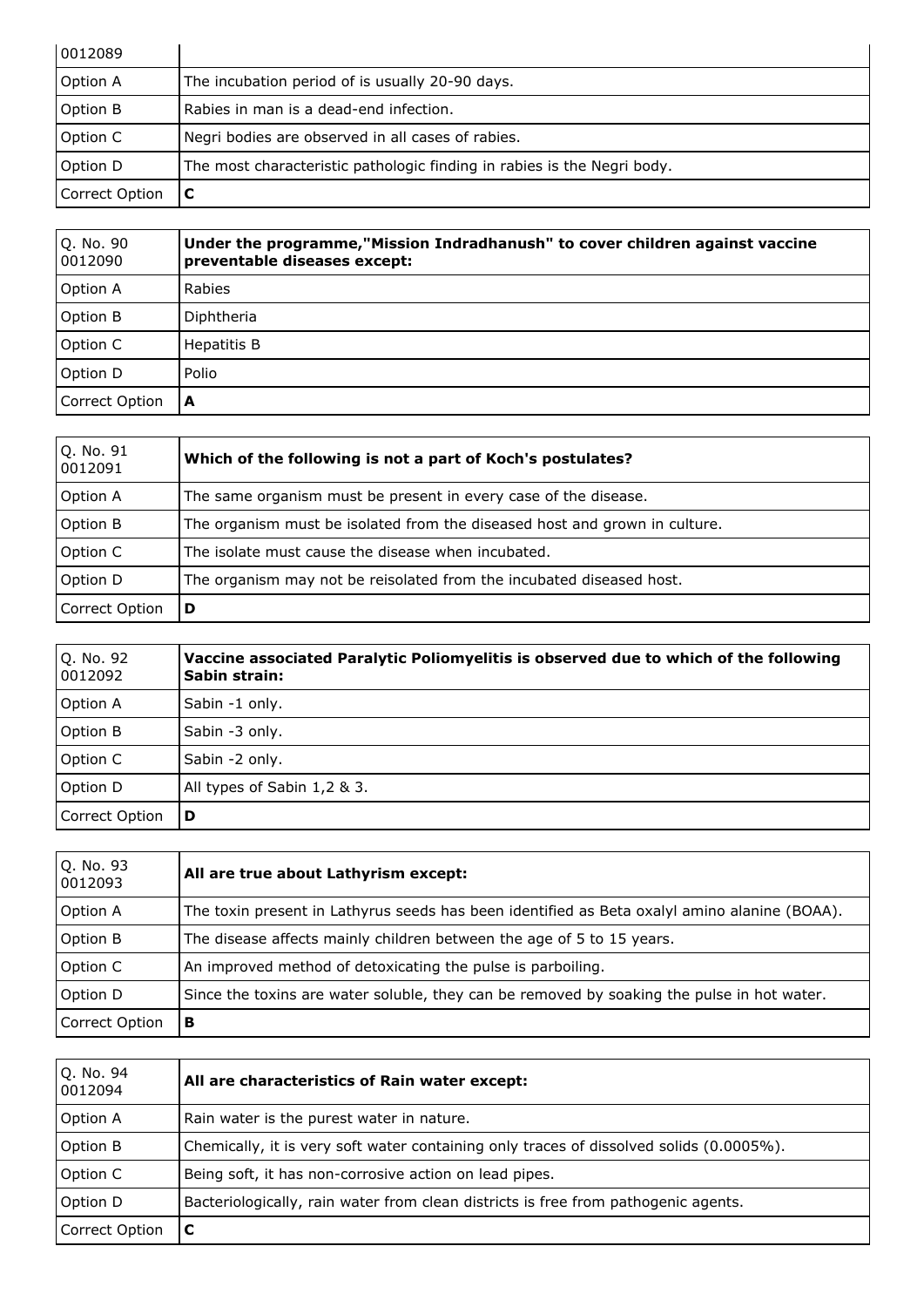| Q. No. 95<br>0012095 | All are true about invisible fats in diet except:                                                 |  |
|----------------------|---------------------------------------------------------------------------------------------------|--|
| Option A             | Invisible fats are those which are not visible to the naked eye.                                  |  |
| <b>Option B</b>      | They are present in almost every article of food.                                                 |  |
| Option C             | It is difficult to estimate their intake.                                                         |  |
| Option D             | The major contribution to total fat intake is from visible sources rather than invisible sources. |  |
| Correct Option       | D                                                                                                 |  |

| Q. No. 96<br>0012096 | All are true about Dietary Fibres except:                                                      |  |
|----------------------|------------------------------------------------------------------------------------------------|--|
| Option A             | Dietary fibres are known to be associated with increased incidence of coronary heart diseases. |  |
| Option B             | Dietary Fibres have no metabolic effects.                                                      |  |
| Option C             | A daily intake of about 40 grams of dietary fibres per 2000 kcal is desirable.                 |  |
| Option D             | Animal foods(Non-vegetarian foods) do not contain any fibre.                                   |  |
| Correct Option       | А                                                                                              |  |

| Q. No. 97<br>0012097 | All are true about Recommended allowances of vitamins, except:                  |
|----------------------|---------------------------------------------------------------------------------|
| Option A             | The recommended daily intake of vitamin A is 600 micrograms for adults.         |
| Option B             | The recommended daily allowance of Niacin is 600 mg/1000 kcal of energy intake. |
| Option C             | The recommended daily allowance of folate in Healthy adults 200 mcg/day.        |
| Option D             | The recommended daily allowance of Vitamin B12 Normal adults 1 mcg/day.         |
| Correct Option       | в                                                                               |

| Q. No. 98<br>0012098 | All are components of "Jai Vigyan Mission Mode" project on community control of<br>RF/RHD in India except: |  |
|----------------------|------------------------------------------------------------------------------------------------------------|--|
| Option A             | Antibiotic treatment of streptococcal sore throats.                                                        |  |
| Option B             | To study the epidemiology of streptococcal sore throats.                                                   |  |
| Option C             | To establish registries for RF and RHD.                                                                    |  |
| Option D             | Vaccine development for streptococcal infection                                                            |  |
| Correct Option       | в                                                                                                          |  |

| Q. No. 99<br>0012099 | As per WHO recommendations which one of the following mumps vaccine strains<br>should not be used in National Immunization Programme: |  |
|----------------------|---------------------------------------------------------------------------------------------------------------------------------------|--|
| Option A             | Rubini                                                                                                                                |  |
| Option B             | Leningrad-3                                                                                                                           |  |
| Option C             | Jeryl-Lynn                                                                                                                            |  |
| Option D             | L-Zagreb                                                                                                                              |  |
| Correct Option       | A                                                                                                                                     |  |

| Q. No. 100<br>0012100 | True regarding "Rashtriya Bal Swasthya Karyakram" (RBSK) for Child Health<br>Screening and early intervention services through early detection and management<br>are all except: |
|-----------------------|----------------------------------------------------------------------------------------------------------------------------------------------------------------------------------|
| Option A              | Defects at Birth                                                                                                                                                                 |
| Option B              | Vitamin A deficiency                                                                                                                                                             |
| Option C              | <b>Rheumatic Heart Disease</b>                                                                                                                                                   |
|                       |                                                                                                                                                                                  |